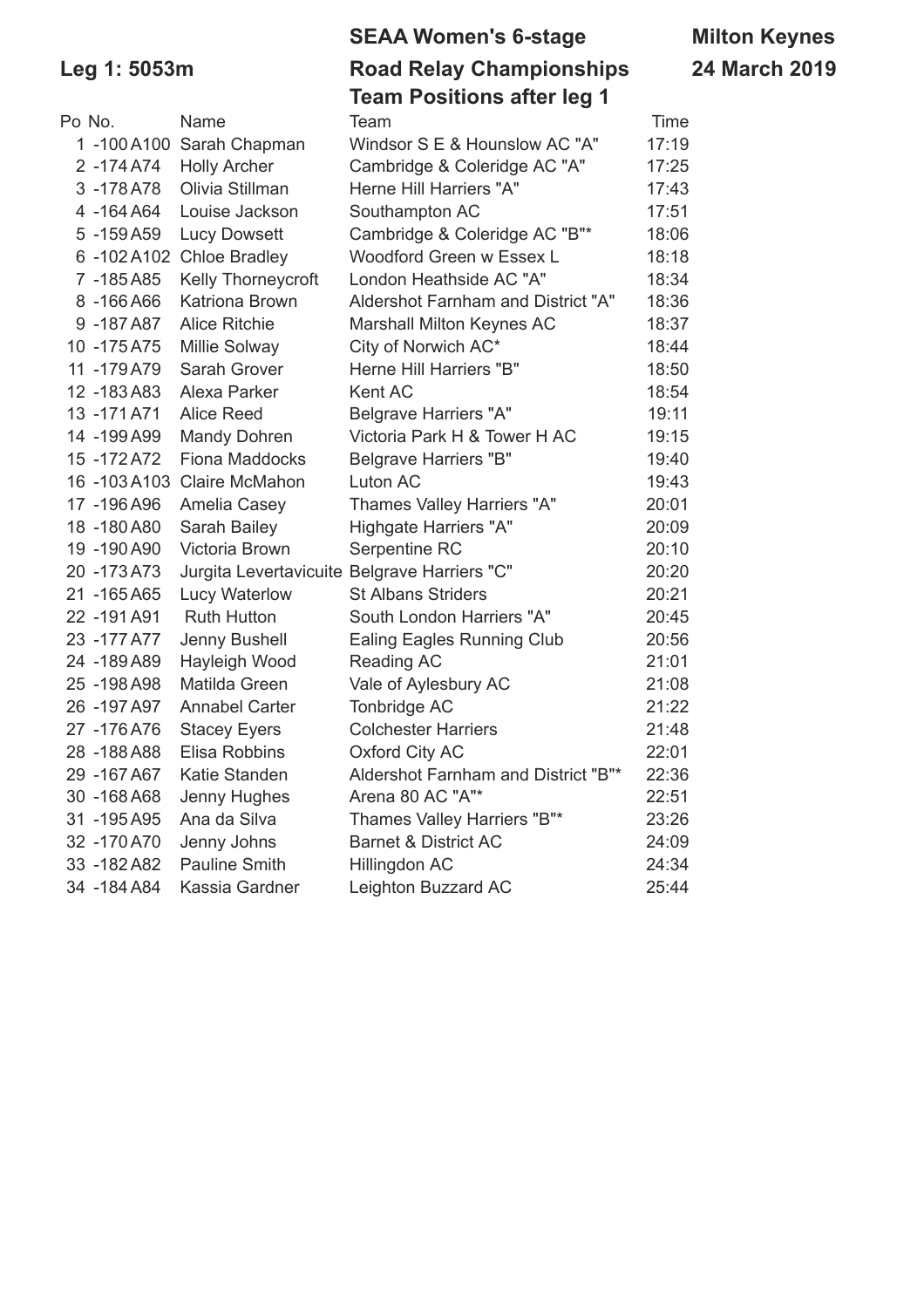## **SEAA Women's 6-stage Milton Keynes Leg 2: 7664m Road Relay Championships 24 March 2019 Team Positions after leg 2**

| Po No.         | Name                                   | Team                                | Time |               | <b>Total Gain/loss</b> |
|----------------|----------------------------------------|-------------------------------------|------|---------------|------------------------|
| $\mathbf{1}$   | <b>B88 Lauren Hawtin</b>               | <b>Oxford City AC</b>               |      | 19:49 0:41:50 | 27 short               |
| $\overline{2}$ | <b>B76 Sarah Stradling</b>             | <b>Colchester Harriers</b>          |      | 20:20 0:42:08 | 25 short               |
| 3              | <b>B74 Charlotte Christensen</b>       | Cambridge & Coleridge AC "A"        |      | 27:33 0:44:58 | $-1$                   |
| 4              | <b>B78 Georgie Grgec</b>               | Herne Hill Harriers "A"             |      | 27:23 0:45:06 | $-1$                   |
| 5              | <b>B100 Charlotte Firth</b>            | Windsor S E & Hounslow AC "A"       |      | 28:17 0:45:36 | $-4$                   |
| 6              | B75 Iona Lake                          | City of Norwich AC*                 |      | 27:20 0:46:04 | $\overline{4}$         |
| $\overline{7}$ | <b>B66 Emily Wicks</b>                 | Aldershot Farnham and District "A"  |      | 28:12 0:46:48 | 1                      |
| 8              | <b>B96 Tracy Barlow</b>                | Thames Valley Harriers "A"          |      | 26:58 0:46:59 | $9$                    |
| 9              | <b>B87 Elle Roche</b>                  | Marshall Milton Keynes AC           |      | 28:31 0:47:08 | $\mathbf 0$            |
| 10             | <b>B85 Josie Hinton</b>                | London Heathside AC "A"             |      | 28:40 0:47:14 | $-3$                   |
| 11             | <b>B80 Hannah Viner</b>                | Highgate Harriers "A"               |      | 27:16 0:47:25 | $\overline{7}$         |
| 12             | <b>B83 Katie Rowland</b>               | Kent AC                             |      | 28:45 0:47:39 | $\mathbf 0$            |
| 13             | <b>B99 Rachel Thomas</b>               | Victoria Park H & Tower H AC        |      | 28:38 0:47:53 | 1                      |
| 14             | B103 Charlene Jacobs-Conradie Luton AC |                                     |      | 28:27 0:48:10 | $\overline{2}$         |
| 15             | <b>B90 Catherine Meyer</b>             | Serpentine RC                       |      | 28:28 0:48:38 | $\overline{4}$         |
| 16             | <b>B71 Samantha Amend</b>              | <b>Belgrave Harriers "A"</b>        |      | 29:40 0:48:51 | $-3$                   |
| 17             | <b>B79 Olivia Zeltner</b>              | Herne Hill Harriers "B"             |      | 30:08 0:48:58 | $-6$                   |
| 18             | <b>B64 Miriam Jones-Walters</b>        | Southampton AC                      |      | 32:12 0:50:03 | $-14$                  |
|                | 19 B102 Suzanne Phillips               | Woodford Green w Essex L            |      | 31:51 0:50:09 | $-13$                  |
| 20             | <b>B98 Sophie Delderfield</b>          | Vale of Aylesbury AC                |      | 29:04 0:50:12 | 5                      |
| 21             | <b>B89 Sophie Crumly</b>               | Reading AC                          |      | 29:16 0:50:17 | $\mathfrak{S}$         |
| 22             | <b>B59 Rebecca Frake</b>               | Cambridge & Coleridge AC "B"*       |      | 32:25 0:50:31 | $-17$                  |
| 23             | <b>B72 Jess Reed</b>                   | <b>Belgrave Harriers "B"</b>        |      | 31:17 0:50:57 | $-8$                   |
| 24             | <b>B77 Fiona Plain</b>                 | Ealing Eagles Running Club          |      | 31:09 0:52:05 | $-1$                   |
| 25             | <b>B65 Jenny Maddocks</b>              | <b>St Albans Striders</b>           |      | 31:55 0:52:16 | $-4$                   |
| 26             | <b>B73 Lizzie Goldie-Scot</b>          | <b>Belgrave Harriers "C"</b>        |      | 32:41 0:53:01 | $-6$                   |
| 27             | B91 Amy Rollason                       | South London Harriers "A"           |      | 32:39 0:53:24 | $-5$                   |
| 28             | <b>B68 Helena Rooney</b>               | Arena 80 AC "A"*                    |      | 31:15 0:54:06 | $\overline{2}$         |
| 29             | <b>B97 Ellen Pitcairn-Knowles</b>      | Tonbridge AC                        |      | 33:20 0:54:42 | $-3$                   |
| 30             | <b>B67 Megan Newton</b>                | Aldershot Farnham and District "B"* |      | 32:38 0:55:14 | $-1$                   |
| 31             | <b>B84 Johanna Sharples</b>            | Leighton Buzzard AC                 |      | 29:53 0:55:37 | $\mathfrak{S}$         |
| 32             | <b>B70 Nina Atherton</b>               | <b>Barnet &amp; District AC</b>     |      | 31:43 0:55:52 | $\mathbf 0$            |
| 33             | <b>B82 Hannah Wells</b>                | Hillingdon AC                       |      | 32:08 0:56:42 | $\mathbf 0$            |
| 34             | <b>B95 Rosie Vallance</b>              | Thames Valley Harriers "B"*         |      | 34:17 0:57:43 | $-3$                   |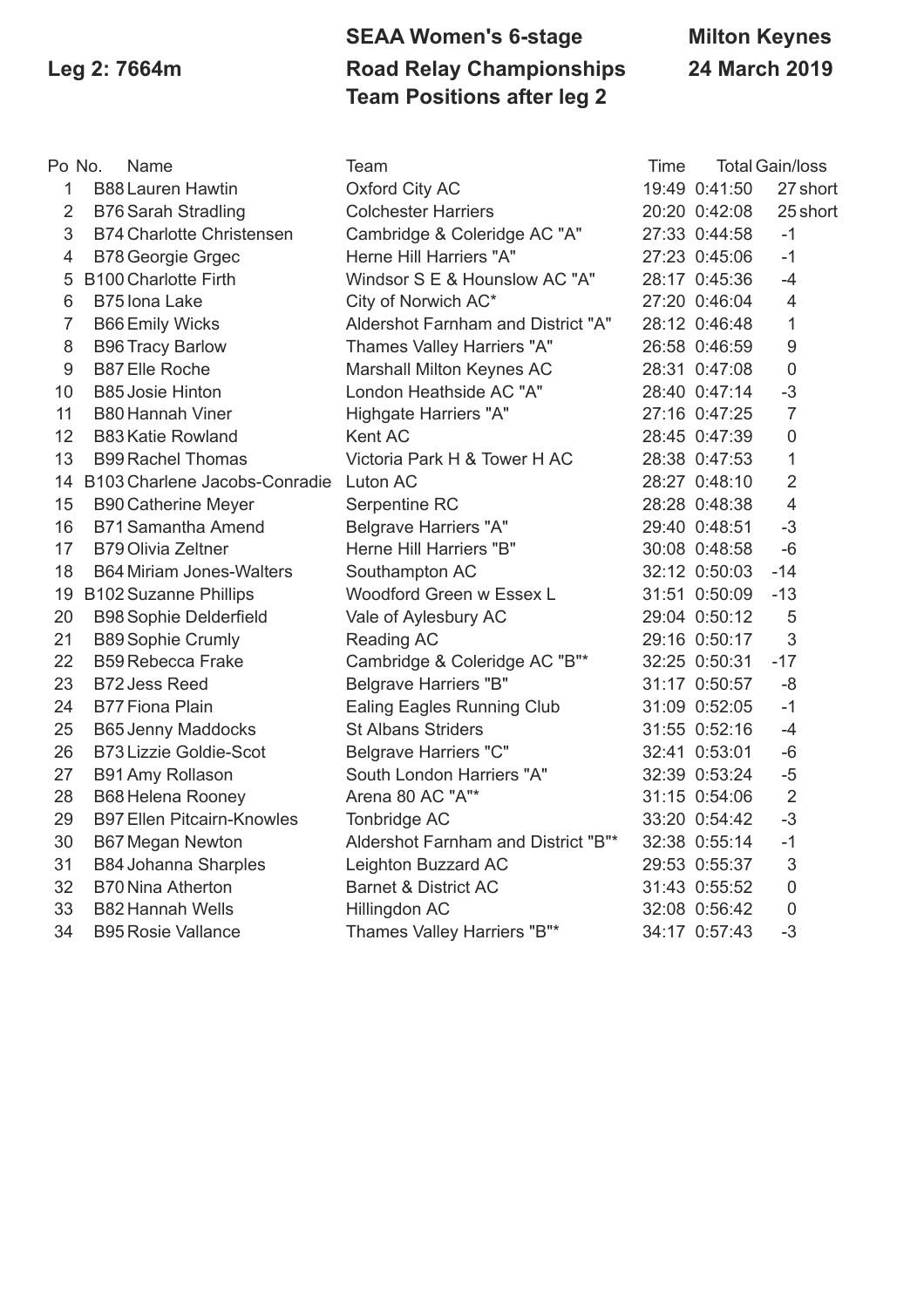# **SEAA Women's 6-stage Milton Keynes Leg 3: 5053m Road Relay Championships 24 March 2019 Team Positions after leg 3**

| Po No.         |           | Name                       | Team                               | Time |               | <b>Total Gain/loss</b> |
|----------------|-----------|----------------------------|------------------------------------|------|---------------|------------------------|
| 1              | $-378C78$ | Katie Snowden              | Herne Hill Harriers "A"            |      | 16:48 1:01:54 | 3                      |
| $\overline{2}$ | $-376C76$ | <b>Heidi Steele</b>        | <b>Colchester Harriers</b>         |      | 20:03 1:02:11 | $\boldsymbol{0}$       |
| 3              | $-374C74$ | <b>Becky Hair</b>          | Cambridge & Coleridge AC "A"       |      | 18:41 1:03:39 | $\mathbf 0$            |
| 4              | $-388C88$ | Rebecca Bolton             | <b>Oxford City AC</b>              |      | 22:36 1:04:26 | $-3$                   |
| 5              | $-366C66$ | Niamh Brown                | Aldershot Farnham and District "A" |      | 18:09 1:04:57 | $\overline{2}$         |
| 6              |           | -300 C100 Hannah Novakovic | Windsor S E & Hounslow AC "A"      |      | 19:25 1:05:01 | $-1$                   |
| $\overline{7}$ | $-396C96$ | <b>Kirsty Addy</b>         | Thames Valley Harriers "A"         |      | 18:50 1:05:49 | $\mathbf{1}$           |
| 8              | $-385C85$ | <b>Catrin Tyler</b>        | London Heathside AC "A"            |      | 18:56 1:06:10 | $\overline{2}$         |
| 9              | $-380C80$ | Emma Burgess               | Highgate Harriers "A"              |      | 19:01 1:06:26 | $\overline{2}$         |
| 10             | $-399C99$ | Jo Hall                    | Victoria Park H & Tower H AC       |      | 19:31 1:07:24 | 3                      |
| 11             | $-371C71$ | <b>Rachel Brown</b>        | <b>Belgrave Harriers "A"</b>       |      | 19:08 1:07:59 | 5                      |
| 12             | $-379C79$ | <b>Katie Balme</b>         | Herne Hill Harriers "B"            |      | 19:55 1:08:53 | 5                      |
| 13             | $-383C83$ | Joanne Campbell            | Kent AC                            |      | 21:28 1:09:07 | $-1$                   |
| 14             | $-387C87$ | Diane Baldwin              | Marshall Milton Keynes AC          |      | 22:52 1:10:00 | $-5$                   |
| 15             | $-390C90$ | Jo Burkett                 | Serpentine RC                      |      | 21:25 1:10:03 | $\overline{0}$         |
| 16             |           | -303 C103 Molly Nobblet    | Luton AC                           |      | 22:29 1:10:39 | $-2$                   |
| 17             | -377 C77  | <b>Charlotte Sheridan</b>  | Ealing Eagles Running Club         |      | 18:56 1:11:01 | $\overline{7}$         |
| 18             |           | -302 C102 Rebecca Wilby    | Woodford Green w Essex L           |      | 20:53 1:11:02 | $\mathbf{1}$           |
| 19             | $-389C89$ | <b>Susan Francis</b>       | Reading AC                         |      | 20:48 1:11:05 | $\overline{2}$         |
| 20             | $-398C98$ | Rosanna lannone            | Vale of Aylesbury AC               |      | 20:55 1:11:07 | $\mathbf 0$            |
| 21             | $-372C72$ | <b>Stephanie Hewitt</b>    | <b>Belgrave Harriers "B"</b>       |      | 20:13 1:11:10 | $\overline{2}$         |
| 22             | $-364C64$ | Jordan Folk                | Southampton AC                     |      | 21:09 1:11:12 | $-4$                   |
| 23             | $-397C97$ | Elle Baker                 | Tonbridge AC                       |      | 17:48 1:12:30 | $6\phantom{1}$         |
| 24             | $-359C59$ | Siobhan Skinner            | Cambridge & Coleridge AC "B"*      |      | 22:07 1:12:38 | $-2$                   |
| 25             | $-373C73$ | Josephine Rhodes           | <b>Belgrave Harriers "C"</b>       |      | 20:43 1:13:44 | $\mathbf{1}$           |
| 26             | $-391C91$ | Adele Boesinger            | South London Harriers "A"          |      | 21:57 1:15:21 | 1                      |
| 27             | $-365C65$ | <b>Caroline Bailes</b>     | <b>St Albans Striders</b>          |      | 23:47 1:16:03 | $-2$                   |
| 28             | $-384C84$ | Amy Farnfield              | Leighton Buzzard AC                |      | 21:02 1:16:39 | 3                      |
| 29             | $-370C70$ | <b>Charlotte Kennedy</b>   | <b>Barnet &amp; District AC</b>    |      | 21:42 1:17:34 | 3                      |
| 30             | $-382C82$ | Zoe Dobbs                  | Hillingdon AC                      |      | 22:39 1:19:21 | 3                      |
| 31             | $-395C95$ | Maryna Voloshyna           | Thames Valley Harriers "B"*        |      | 24:40 1:22:23 | 3                      |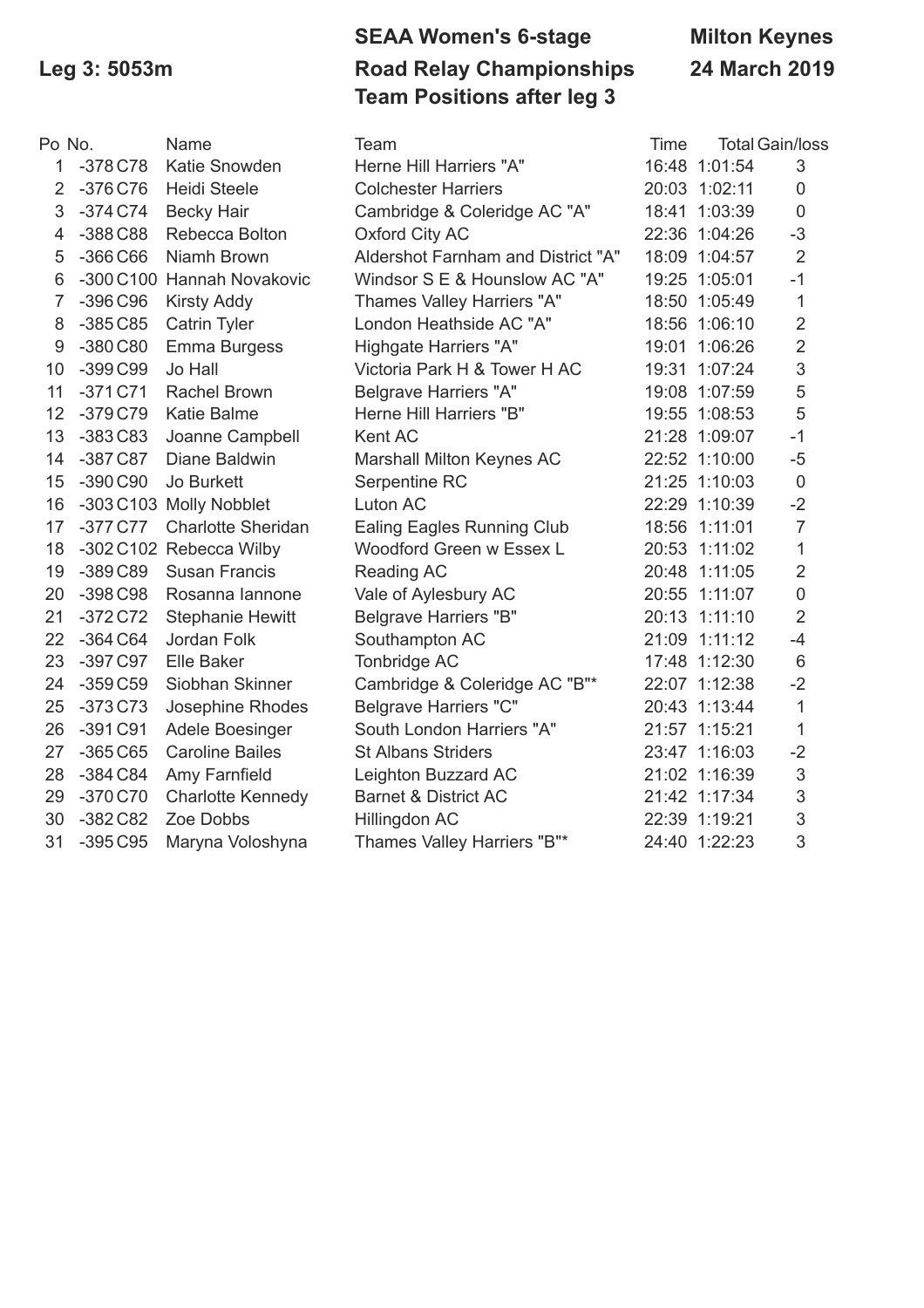## **SEAA Women's 6-stage Milton Keynes Leg 4: 7664m Road Relay Championships 24 March 2019 Team Positions after leg 4**

| Po No.         | Name                         | Team                               | <b>Time</b> |               | <b>Total Gain/loss</b> |
|----------------|------------------------------|------------------------------------|-------------|---------------|------------------------|
| 1              | D85 Olivia Desborough        | London Heathside AC "A"            |             | 18:31 1:24:41 | 7 short                |
| $\overline{2}$ | D78 Stacey Ward              | Herne Hill Harriers "A"            |             | 27:14 1:29:08 | $-1$                   |
| 3              | D74 Victoria Knight          | Cambridge & Coleridge AC "A"       |             | 27:51 1:31:30 | $\mathbf 0$            |
| $\overline{4}$ | D76 Aiko Henington           | <b>Colchester Harriers</b>         |             | 29:55 1:32:06 | $-2$                   |
| 5              | <b>D96 Heather Timmins</b>   | Thames Valley Harriers "A"         |             | 27:02 1:32:51 | $\overline{2}$         |
| 6              | D66 Bryony Proctor           | Aldershot Farnham and District "A" |             | 28:43 1:33:40 | $-1$                   |
| $\overline{7}$ | D80 Megan Wilson             | Highgate Harriers "A"              |             | 29:14 1:35:40 | $\overline{2}$         |
| 8              | D71 Jane Vongvorachoti       | <b>Belgrave Harriers "A"</b>       |             | 28:26 1:36:25 | $\mathfrak{S}$         |
| 9              | <b>D88 Jessica Duckett</b>   | Oxford City AC                     |             | 32:16 1:36:42 | $-5$                   |
| 10             | D99 Martha Lloyd             | Victoria Park H & Tower H AC       |             | 30:28 1:37:52 | $\mathbf 0$            |
| 11             | D103 Rosie McNabola          | Luton AC                           |             | 27:19 1:37:58 | 5                      |
| 12             | D100 Alex Slotwinska         | Windsor S E & Hounslow AC "A"      |             | 33:08 1:38:09 | $-6$                   |
| 13             | D79 Natasha Lodge            | Herne Hill Harriers "B"            |             | 29:45 1:38:38 | $-1$                   |
| 14             | D90 Marta Bagnati            | Serpentine RC                      |             | 29:14 1:39:17 | $\mathbf{1}$           |
| 15             | D87 Abby Roskilly            | Marshall Milton Keynes AC          |             | 30:33 1:40:33 | $-1$                   |
| 16             | D83 Eliza Grant              | Kent AC                            |             | 31:59 1:41:06 | $-3$                   |
| 17             | D59 Justine Anthony          | Cambridge & Coleridge AC "B"*      |             | 29:12 1:41:50 | $\overline{7}$         |
| 18             | D77 Melissah Gibson          | <b>Ealing Eagles Running Club</b>  |             | 30:57 1:41:58 | $-1$                   |
| 19             | D64 Nicola Bolinger          | Southampton AC                     |             | 30:47 1:41:59 | $\mathfrak{S}$         |
| 20             | D89 Sarah Urwin-Mann         | Reading AC                         |             | 30:57 1:42:02 | $-1$                   |
| 21             | D <sub>102</sub> Rachel Lund | Woodford Green w Essex L           |             | 32:20 1:43:22 | $-3$                   |
| 22             | D98 Leonie Glasson           | Vale of Aylesbury AC               |             | 32:54 1:44:01 | $-2$                   |
| 23             | D97 Charlotte Richardson     | Tonbridge AC                       |             | 31:36 1:44:06 | $\mathbf 0$            |
| 24             | D72 Mimi Corden-Lloyd        | <b>Belgrave Harriers "B"</b>       |             | 33:32 1:44:42 | $-3$                   |
| 25             | D73 Katie-Ellen French       | <b>Belgrave Harriers "C"</b>       |             | 31:31 1:45:15 | $\mathbf 0$            |
| 26             | D91 Clair Collin             | South London Harriers "A"          |             | 32:15 1:47:36 | $\mathsf{O}\xspace$    |
| 27             | <b>D84 Elizabeth Peters</b>  | Leighton Buzzard AC                |             | 34:38 1:51:17 | 1                      |
| 28             | D65 Fleur Harvey-Keenan      | <b>St Albans Striders</b>          |             | 35:20 1:51:23 | $-1$                   |
| 29             | D70 Danielle Stapleton       | <b>Barnet &amp; District AC</b>    |             | 36:10 1:53:44 | $\mathbf 0$            |
| 30             | D82 Boo Smith                | Hillingdon AC                      |             | 38:22 1:57:43 | $\mathbf 0$            |
|                | 31 D95<br>Siana Jones        | Thames Valley Harriers "B"*        |             | 35:47 1:58:10 | $\mathbf 0$            |
|                |                              |                                    |             |               |                        |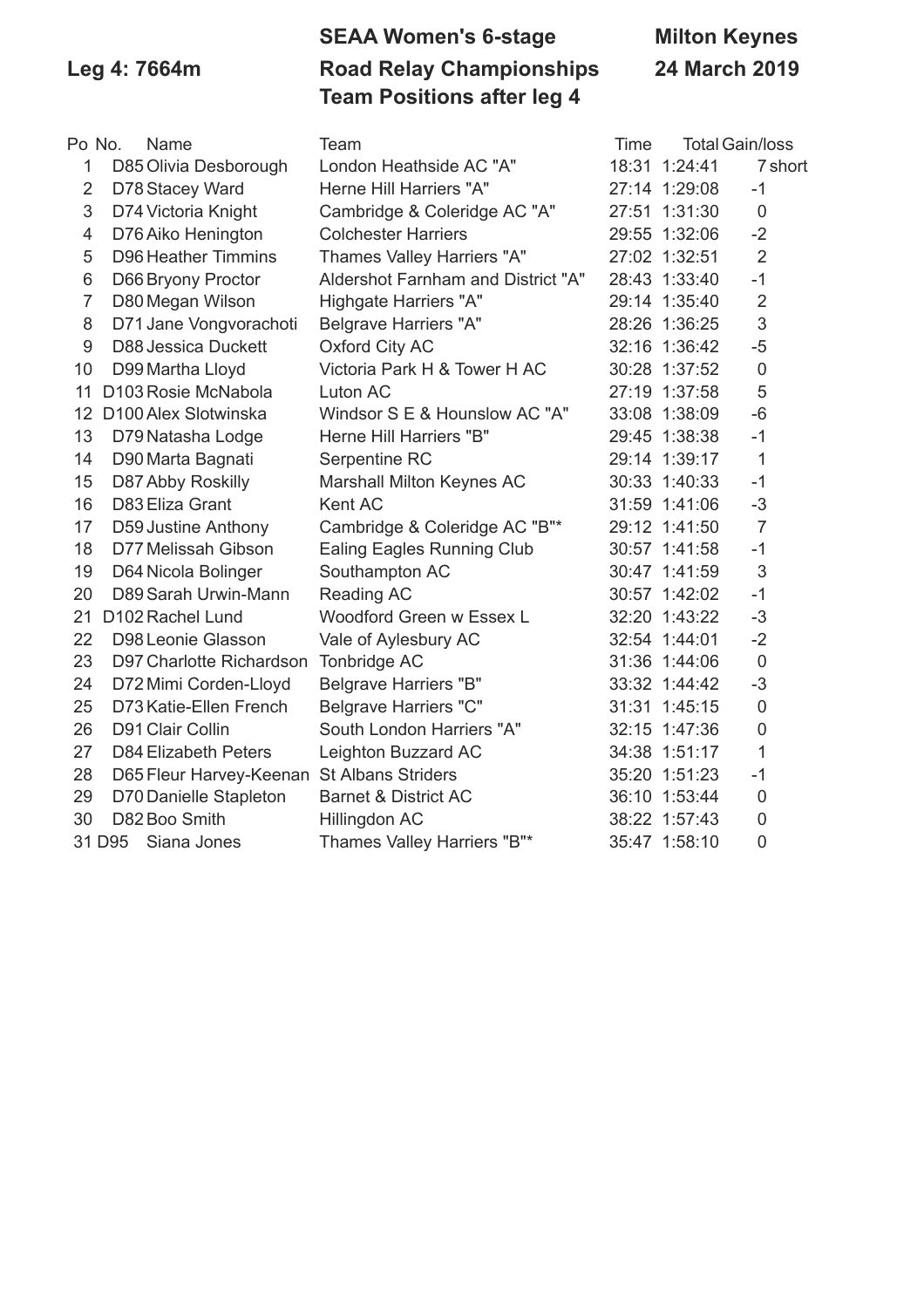## **SEAA Women's 6-stage Milton Keynes**

## **Leg 5: 5053m 5-stage Road Relay Championship 24 March 2019 Team Positions after leg 5**

| Po No. |              | Name                        | Team                               | Time | <b>Total Gain/loss</b> |                |
|--------|--------------|-----------------------------|------------------------------------|------|------------------------|----------------|
|        | 1-578 G78    | Ella Newton                 | Herne Hill Harriers "A"            |      | 18:44 1:47:52          | 1              |
|        | 2 -574 G74   | Zoe MacDonald               | Cambridge & Coleridge AC "A"       |      | 18:30 1:50:00          | 1              |
|        | 3 -596 G96   | Lisa da Silva               | Thames Valley Harriers "A"         |      | 18:53 1:51:44          | $\overline{2}$ |
|        | 4 -576 G76   | Denise Morley               | <b>Colchester Harriers</b>         |      | 20:34 1:52:40          | 0              |
|        | 5 -566 G66   | <b>Sally Ratcliffe</b>      | Aldershot Farnham and District "A" |      | 19:13 1:52:53          | 1              |
|        | 6 -585 G85   | Rebecca Piggott             | London Heathside AC "A"            |      | 29:01 1:53:42          | -5 Long        |
|        | 7 -571 G71   | Georgie Fenn                | <b>Belgrave Harriers "A"</b>       |      | 18:26 1:54:51          | 1              |
|        | 8-580 G80    | Kani Hinshelwood            | Highgate Harriers "A"              |      | 19:56 1:55:36          | $-1$           |
|        |              | 9 -500 G100 Molly Riglin    | Windsor S E & Hounslow AC "A"      |      | 18:59 1:57:08          | 3              |
|        | 10 -599 G99  | Hannah Somani               | Victoria Park H & Tower H AC       |      | 19:41 1:57:33          | 0              |
|        | 11 -590 G90  | Sarah Pemberton             | Serpentine RC                      |      | 19:35 1:58:52          | 3              |
|        |              | 12 -503 G103 Rosie Canham   | Luton AC                           |      | 22:08 2:00:06          | $-1$           |
|        | 13-579 G79   | Evie McDermott              | Herne Hill Harriers "B"            |      | 22:08 2:00:46          | 0              |
|        | 14 -588 G88  | <b>Gwyneth Hueter</b>       | Oxford City AC                     |      | 24:31 2:01:13          | $-5$           |
|        | 15 - 559 G59 | Emma Etheridge              | Cambridge & Coleridge AC "B"*      |      | 20:12 2:02:02          | 2              |
|        | 16 -587 G87  | Debra Brent                 | Marshall Milton Keynes AC          |      | 21:59 2:02:32          | $-1$           |
|        | 17 - 564 G64 | Kelly Hewitson              | Southampton AC                     |      | 20:53 2:02:52          | $\overline{2}$ |
|        | 18 - 583 G83 | <b>Susie Fairbrass</b>      | Kent AC                            |      | 21:51 2:02:57          | $-2$           |
|        | 19 - 577 G77 | Jennifer Watt               | <b>Ealing Eagles Running Club</b>  |      | 21:26 2:03:24          | $-1$           |
|        | 20 -589 G89  | <b>Lucy Daniells</b>        | Reading AC                         |      | 21:22 2:03:24          | $\mathbf 0$    |
|        | 21 - 572 G72 | Keri MacKenzie              | <b>Belgrave Harriers "B"</b>       |      | 19:31 2:04:13          | 3              |
|        |              | 22 -502 G102 Louise Gilbert | Woodford Green w Essex L           |      | 21:14 2:04:36          | $-1$           |
|        | 23 - 597 G97 | Lucy Pitcairn-Knowles       | Tonbridge AC                       |      | 21:54 2:06:00          | $\mathbf 0$    |
|        | 24 -598 G98  | <b>Mandie Fickling</b>      | Vale of Aylesbury AC               |      | 25:21 2:09:22          | $-2$           |
|        | 25 - 591 G91 | Anna Jenkinson              | South London Harriers "A"          |      | 23:34 2:11:10          | 1              |
|        | 26 -565 G65  | Catherine O'Connor          | <b>St Albans Striders</b>          |      | 21:21 2:12:44          | $\overline{2}$ |
|        | 27 - 584 G84 | Fiona McLeish               | Leighton Buzzard AC                |      | 23:54 2:15:11          | $\overline{0}$ |
|        | 28 -570 G70  | Helen Hoyle                 | <b>Barnet &amp; District AC</b>    |      | 23:28 2:17:12          | 1              |
|        | 29 - 582 G82 | Karen O'Rourke              | Hillingdon AC                      |      | 23:17 2:21:00          |                |
|        | 30 -595 G95  | <b>Annabel Cattermole</b>   | Thames Valley Harriers "B"*        |      | 24:08 2:22:18          | 1              |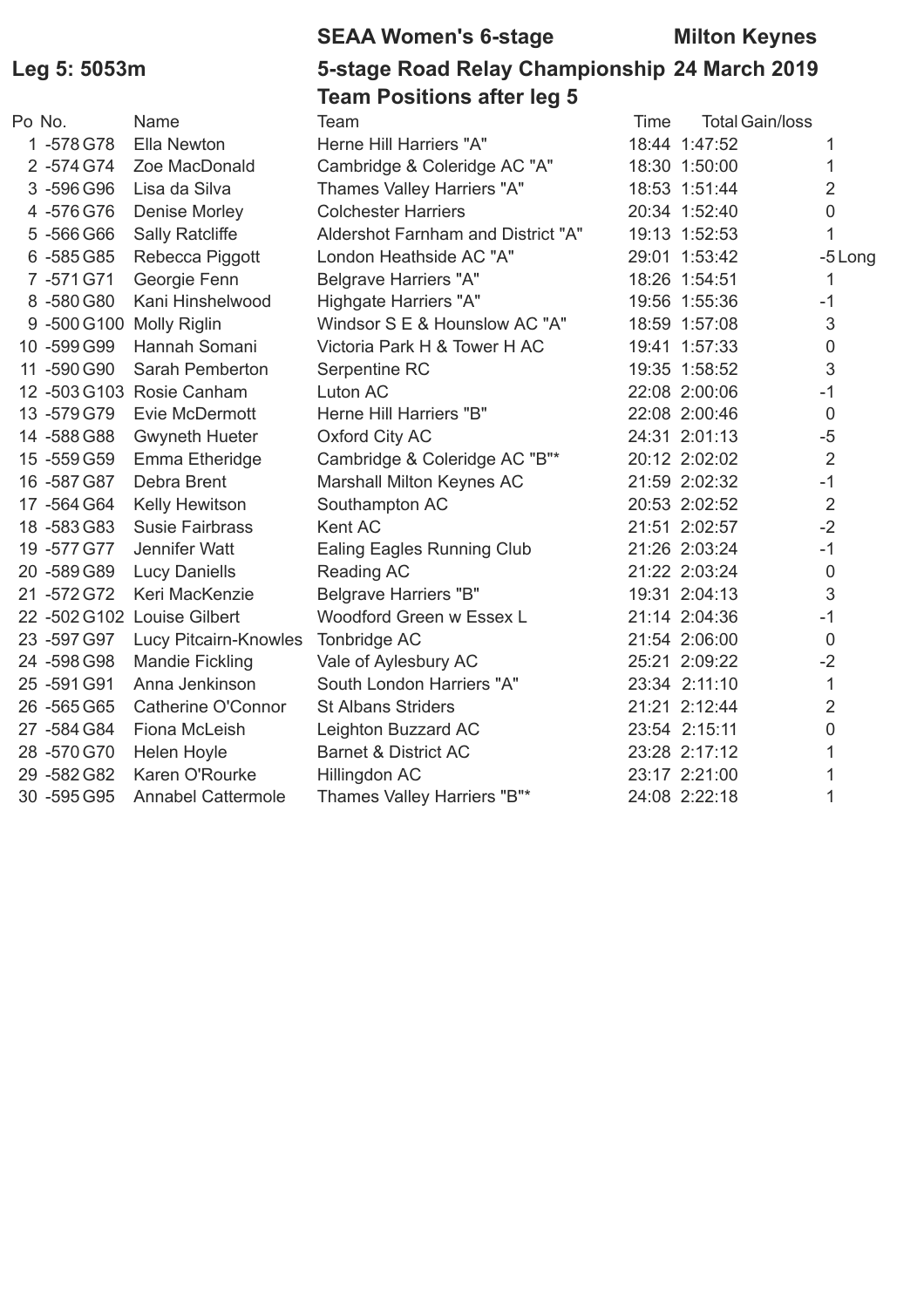# **SEAA Women's 6-stage Milton Keynes Leg 6: 5053m Road Relay Championships 24 March 2019 Team Positions after leg 6**

| Po No.         |                       | Name                      | Team                               | Time |               | <b>Total Gain/loss</b> |
|----------------|-----------------------|---------------------------|------------------------------------|------|---------------|------------------------|
| 1              | $-678$ H78            | Fiona de Mauny            | Herne Hill Harriers "A"            |      | 18:45 2:06:37 | $\mathbf 0$            |
| $\overline{2}$ | $-674$ H74            | Fiona Hughes              | Cambridge & Coleridge AC "A"       |      | 19:04 2:09:04 | 0                      |
| 3              | $-696$ H96            | <b>Katie Knowles</b>      | Thames Valley Harriers "A"         |      | 18:56 2:10:40 | 0                      |
| 4              | $-666H66$             | Katie Hughes              | Aldershot Farnham and District "A" |      | 18:52 2:11:45 | 1                      |
| 5              | $-685H85$             | Rosa Serafini             | London Heathside AC "A"            |      | 18:09 2:11:51 | 1                      |
| 6              | $-671$ H71            | <b>Mhairi Hall</b>        | <b>Belgrave Harriers "A"</b>       |      | 20:49 2:15:40 | 1                      |
| $\overline{7}$ | $-680$ H80            | <b>Heloise Gaspard</b>    | Highgate Harriers "A"              |      | 20:20 2:15:56 | 1                      |
| 8              | $-699$ H99            | Katherine Gundersen       | Victoria Park H & Tower H AC       |      | 18:54 2:16:27 | $\overline{2}$         |
| 9              | -600 H100 Alice Flint |                           | Windsor S E & Hounslow AC "A"      |      | 20:18 2:17:26 | 0                      |
| 10             | $-690$ H90            | Laura Carmichael          | Serpentine RC                      |      | 20:51 2:19:43 | 1                      |
| 11             | $-664H64$             | Sarah Kingston            | Southampton AC                     |      | 18:26 2:21:18 | 6                      |
| 12             | $-679$ H79            | Aimee Hargreaves          | Herne Hill Harriers "B"            |      | 20:46 2:21:32 | 1                      |
| 13             | $-683H83$             | Lydia Blackmore           | Kent AC                            |      | 20:16 2:23:13 | 5                      |
| 14             | $-687$ H87            | Julia Totton              | Marshall Milton Keynes AC          |      | 21:11 2:23:43 | $\overline{2}$         |
| 15             | $-672$ H72            | Emma Howsham              | <b>Belgrave Harriers "B"</b>       |      | 19:53 2:24:06 | 6                      |
| 16             |                       | -603 H103 Jacqueline Jay  | Luton AC                           |      | 24:12 2:24:18 | $-4$                   |
| 17             | $-677$ H77            | Hayley Kandt              | Ealing Eagles Running Club         |      | 20:57 2:24:21 | $\overline{2}$         |
| 18             |                       | -602 H102 Alicia McArdell | Woodford Green w Essex L           |      | 19:45 2:24:21 | $\overline{4}$         |
| 19             | $-676$ H76            | Rebecca Cooke             | <b>Colchester Harriers</b>         |      | 33:23 2:26:03 | $-15$ long             |
| 20             | $-689H89$             | <b>Claire Mills</b>       | Reading AC                         |      | 22:52 2:26:16 | $\mathbf 0$            |
| 21             | $-697$ H97            | Alexandra Crockford       | Tonbridge AC                       |      | 22:03 2:28:03 | $\overline{2}$         |
| 22             | $-698$ H98            | Victoria Sheldon          | Vale of Aylesbury AC               |      | 23:46 2:33:08 | $\overline{2}$         |
| 23             | $-665H65$             | Naomi Baker               | <b>St Albans Striders</b>          |      | 21:46 2:34:30 | 3                      |
| 24             | $-691H91$             | Patricia Howard           | South London Harriers "A"          |      | 23:52 2:35:02 | $\overline{1}$         |
| 25             | $-688$ H88            | Jenny Milne               | Oxford City AC                     |      | 35:42 2:36:55 | $-11$ long             |
| 26             | $-684$ H84            | Jane Sauer                | Leighton Buzzard AC                |      | 22:47 2:37:58 | 1                      |
| 27             | $-682$ H82            | Christina Benjamen        | Hillingdon AC                      |      | 27:14 2:48:14 | $\overline{2}$         |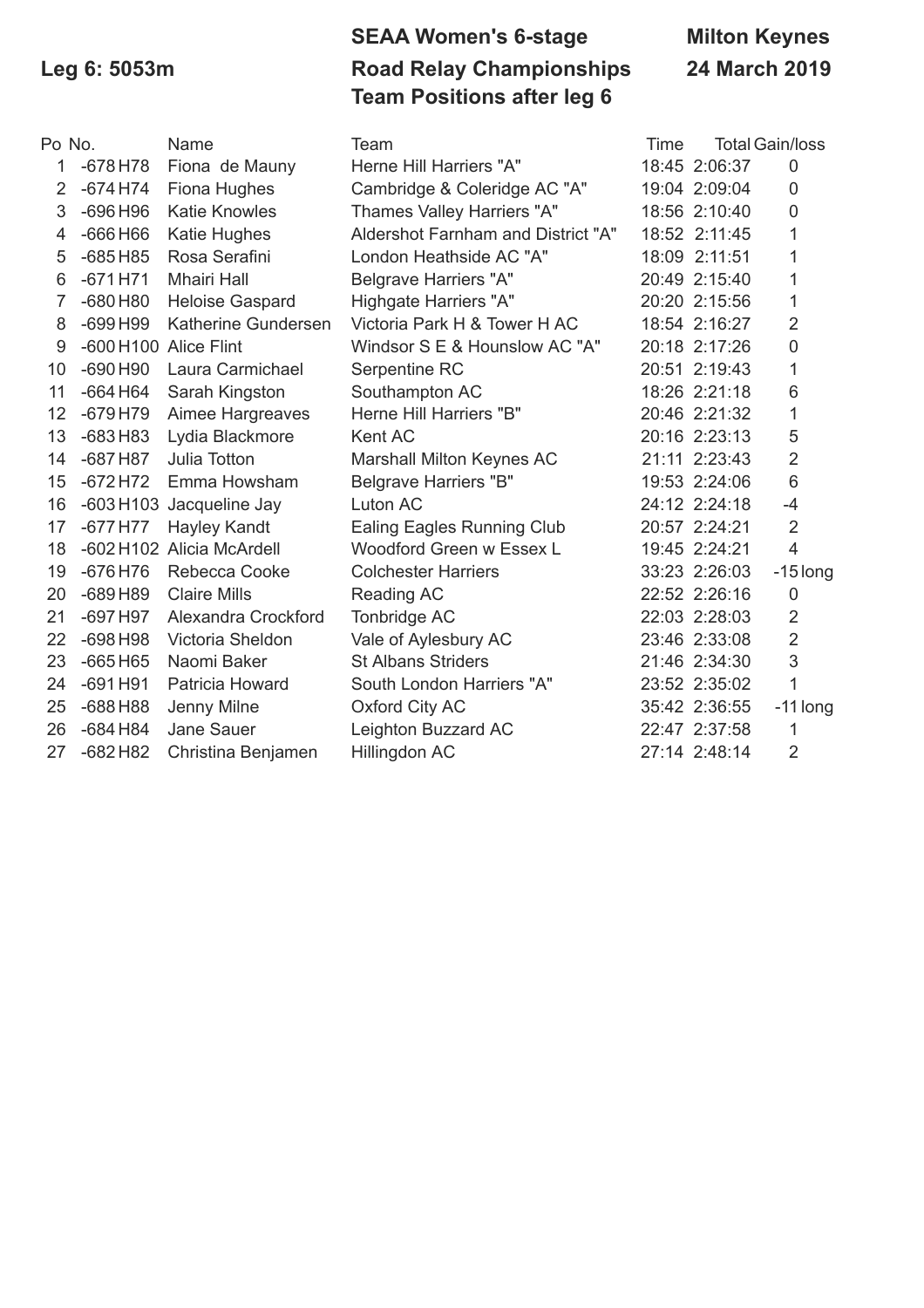### **SEAA Road Relay Championships Milton Keynes - 24 March 2019**

**Final results of the Women's 6 Stage Relay**

| 1 78           |     | <b>Herne Hill Harriers "A"</b>            | 2:06:37 |                |         |
|----------------|-----|-------------------------------------------|---------|----------------|---------|
| $\mathbf{1}$   | 178 | A78 Olivia Stillman                       | 17:43   | 3              | 0:17:43 |
| $\overline{2}$ | 278 | <b>B78 Georgie Grgec</b>                  | 27:23   | 4              | 0:45:06 |
| 3              | 378 | C78 Katie Snowden                         | 16:48   | 1              | 1:01:54 |
| 4              | 478 | D78 Stacey Ward                           | 27:14   | $\overline{2}$ | 1:29:08 |
| 5              | 578 | G78 Ella Newton                           | 18:44   | $\mathbf{1}$   | 1:47:52 |
| 6              | 678 | H78 Fiona de Mauny                        | 18:45   | 1              | 2:06:37 |
| 2 74           |     | Cambridge & Coleridge AC "A"              | 2:09:04 |                |         |
| $\mathbf 1$    | 174 | A74 Holly Archer                          | 17:25   | $\overline{2}$ | 0:17:25 |
| $\overline{2}$ | 274 | <b>B74 Charlotte Christensen</b>          | 27:33   | 3              | 0:44:58 |
| 3              | 374 | C74 Becky Hair                            | 18:41   | 3              | 1:03:39 |
| 4              | 474 | D74 Victoria Knight                       | 27:51   | 3              | 1:31:30 |
| 5              | 574 | G74 Zoe MacDonald                         | 18:30   | $\overline{2}$ | 1:50:00 |
| 6              | 674 | <b>H74 Fiona Hughes</b>                   | 19:04   | $\overline{2}$ | 2:09:04 |
| 3 96           |     | <b>Thames Valley Harriers "A"</b>         | 2:10:40 |                |         |
| 1              | 196 | A96 Amelia Casey                          | 20:01   | 17             | 0:20:01 |
| 2              | 296 | <b>B96 Tracy Barlow</b>                   | 26:58   | 8              | 0:46:59 |
| 3              | 396 | C96 Kirsty Addy                           | 18:50   | 7              | 1:05:49 |
| 4              | 496 | <b>D96 Heather Timmins</b>                | 27:02   | 5              | 1:32:51 |
| 5              | 596 | G96 Lisa da Silva                         | 18:53   | 3              | 1:51:44 |
| 6              | 696 | <b>H96 Katie Knowles</b>                  | 18:56   | 3              | 2:10:40 |
| 4 66           |     | <b>Aldershot Farnham and District "A"</b> | 2:11:45 |                |         |
| $\mathbf 1$    | 166 | A66 Katriona Brown                        | 18:36   | 8              | 0:18:36 |
| 2              | 266 | <b>B66 Emily Wicks</b>                    | 28:12   | 7              | 0:46:48 |
| 3              | 366 | C66 Niamh Brown                           | 18:09   | 5              | 1:04:57 |
| 4              | 466 | D66 Bryony Proctor                        | 28:43   | 6              | 1:33:40 |
| 5              | 566 | <b>G66 Sally Ratcliffe</b>                | 19:13   | 5              | 1:52:53 |
| 6              | 666 | H66 Katie Hughes                          | 18:52   | 4              | 2:11:45 |
| 5 85           |     | London Heathside AC "A"                   | 2:11:51 |                |         |
| 1              | 185 | A85 Kelly Thorneycroft                    | 18:34   | 7              | 0:18:34 |
| $\overline{2}$ | 285 | <b>B85 Josie Hinton</b>                   | 28:40   | 10             | 0:47:14 |
| 3              | 385 | C85 Catrin Tyler                          | 18:56   | 8              | 1:06:10 |
| 4              | 485 | D85 Olivia Desborough                     | 18:31   | $\mathbf{1}$   | 1:24:41 |
| 5              | 585 | G85 Rebecca Piggott                       | 29:01   | 6              | 1:53:42 |
| 6              | 685 | H85 Rosa Serafini                         | 18:09   | 5              | 2:11:51 |
| 6 71           |     | <b>Belgrave Harriers "A"</b>              | 2:15:40 |                |         |
| 1              | 171 | A71 Alice Reed                            | 19:11   | 13             | 0:19:11 |
| $\overline{2}$ | 271 | B71 Samantha Amend                        | 29:40   | 16             | 0:48:51 |
| 3              | 371 | C71 Rachel Brown                          | 19:08   | 11             | 1:07:59 |
| 4              | 471 | D71 Jane Vongvorachoti                    | 28:26   | 8              | 1:36:25 |
| 5              | 571 | G71 Georgie Fenn                          | 18:26   | $\overline{7}$ | 1:54:51 |
| 6              | 671 | H71 Mhairi Hall                           | 20:49   | 6              | 2:15:40 |
| 7 80           |     | <b>Highgate Harriers "A"</b>              | 2:15:56 |                |         |
| $\mathbf{1}$   | 180 | A80 Sarah Bailey                          | 20:09   | 18             | 0:20:09 |
| $\overline{2}$ | 280 | <b>B80 Hannah Viner</b>                   | 27:16   | 11             | 0:47:25 |
| 3              | 380 | C80 Emma Burgess                          | 19:01   | 9              | 1:06:26 |
| 4              | 480 | D80 Megan Wilson                          | 29:14   | $\overline{7}$ | 1:35:40 |
| 5              | 580 | G80 Kani Hinshelwood                      | 19:56   | 8              | 1:55:36 |
| 6              | 680 | H80 Heloise Gaspard                       | 20:20   | $\overline{7}$ | 2:15:56 |
| 8 99           |     | <b>Victoria Park H &amp; Tower H AC</b>   | 2:16:27 |                |         |
| 1              | 199 | A99 Mandy Dohren                          | 19:15   | 14             | 0:19:15 |
| $\overline{2}$ | 299 | <b>B99 Rachel Thomas</b>                  | 28:38   | 13             | 0:47:53 |
| 3              | 399 | C99 Jo Hall                               | 19:31   | 10             | 1:07:24 |
| 4              | 499 | D99 Martha Lloyd                          | 30:28   | 10             | 1:37:52 |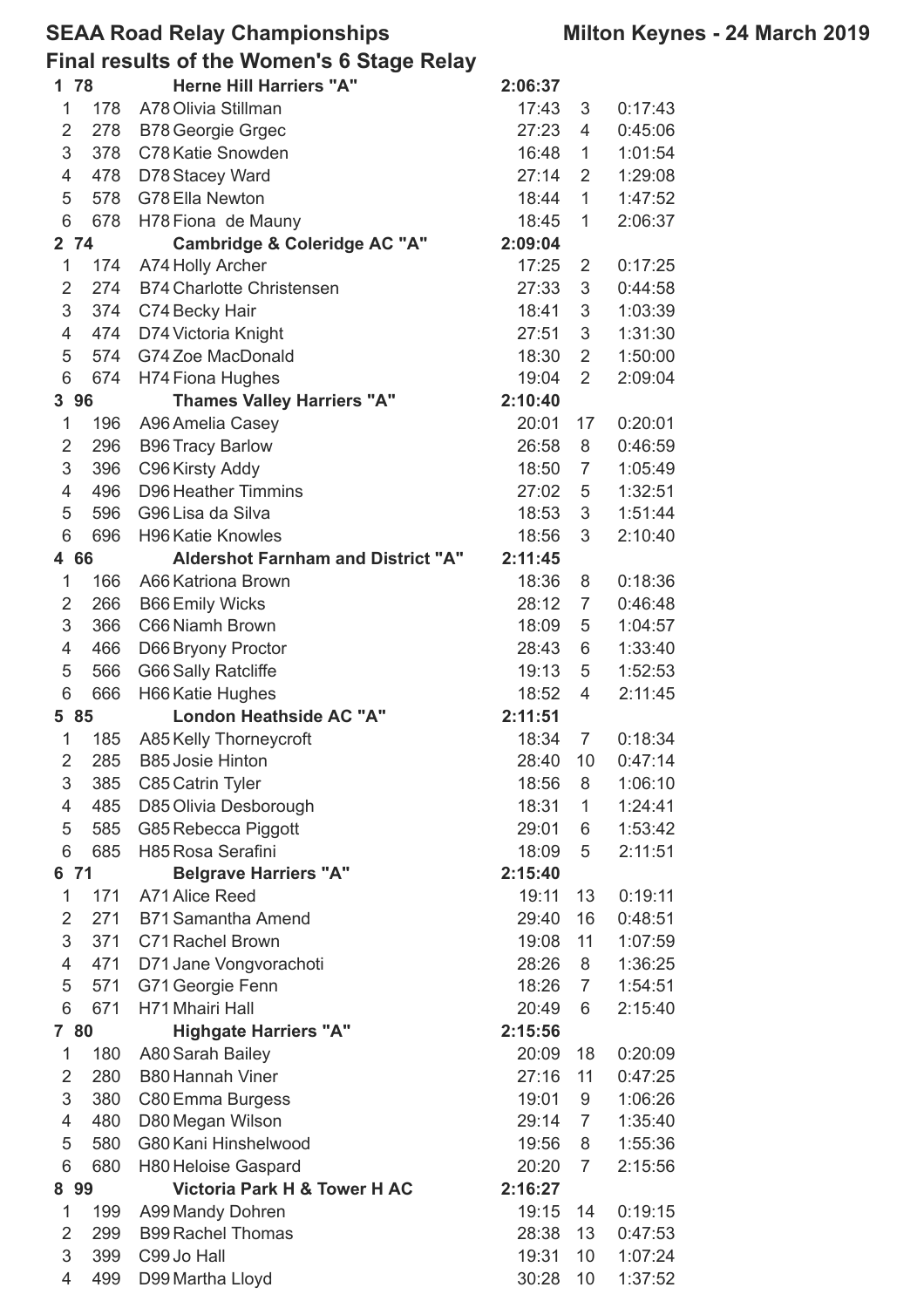| 5                         | 599    | G99 Hannah Somani                        | 19:41   | 10 | 1:57:33 |
|---------------------------|--------|------------------------------------------|---------|----|---------|
| 6                         | 699    | H99 Katherine Gundersen                  | 18:54   | 8  | 2:16:27 |
|                           | 9 100  | <b>Windsor S E &amp; Hounslow AC "A"</b> | 2:17:26 |    |         |
| $\mathbf 1$               |        | 100 A100 Sarah Chapman                   | 17:19   | 1  | 0:17:19 |
| $\overline{2}$            |        | 200 B100 Charlotte Firth                 | 28:17   | 5  | 0:45:36 |
| 3                         |        | 300 C100 Hannah Novakovic                | 19:25   | 6  | 1:05:01 |
| $\overline{4}$            |        | 400 D100 Alex Slotwinska                 | 33:08   | 12 | 1:38:09 |
| 5                         |        | 500 G100 Molly Riglin                    | 18:59   | 9  | 1:57:08 |
| 6                         |        | 600 H100 Alice Flint                     | 20:18   | 9  | 2:17:26 |
| 10 90                     |        | <b>Serpentine RC</b>                     | 2:19:43 |    |         |
| 1                         | 190    | A90 Victoria Brown                       | 20:10   | 19 | 0:20:10 |
| $\overline{2}$            | 290    | <b>B90 Catherine Meyer</b>               | 28:28   | 15 | 0:48:38 |
| 3                         | 390    | C90 Jo Burkett                           | 21:25   | 15 | 1:10:03 |
| $\overline{4}$            | 490    | D90 Marta Bagnati                        | 29:14   | 14 | 1:39:17 |
| 5                         | 590    | <b>G90 Sarah Pemberton</b>               | 19:35   | 11 | 1:58:52 |
| 6                         | 690    | <b>H90 Laura Carmichael</b>              | 20:51   | 10 | 2:19:43 |
| 11 64                     |        | <b>Southampton AC</b>                    | 2:21:18 |    |         |
| 1                         | 164    | A64 Louise Jackson                       | 17:51   | 4  | 0:17:51 |
| $\overline{2}$            | 264    | <b>B64 Miriam Jones-Walters</b>          | 32:12   | 18 | 0:50:03 |
| 3                         | 364    | C64 Jordan Folk                          | 21:09   | 22 | 1:11:12 |
| $\overline{4}$            |        |                                          |         |    |         |
|                           | 464    | D64 Nicola Bolinger                      | 30:47   | 19 | 1:41:59 |
| 5                         | 564    | G64 Kelly Hewitson                       | 20:53   | 17 | 2:02:52 |
| 6                         | 664    | H64 Sarah Kingston                       | 18:26   | 11 | 2:21:18 |
| 1279                      |        | <b>Herne Hill Harriers "B"</b>           | 2:21:32 |    |         |
| 1                         | 179    | A79 Sarah Grover                         | 18:50   | 11 | 0:18:50 |
| 2                         | 279    | <b>B79 Olivia Zeltner</b>                | 30:08   | 17 | 0:48:58 |
| 3                         | 379    | C79 Katie Balme                          | 19:55   | 12 | 1:08:53 |
| $\overline{4}$            | 479    | D79 Natasha Lodge                        | 29:45   | 13 | 1:38:38 |
| 5                         | 579    | <b>G79 Evie McDermott</b>                | 22:08   | 13 | 2:00:46 |
| 6                         | 679    | H79 Aimee Hargreaves                     | 20:46   | 12 | 2:21:32 |
| 1383                      |        | <b>Kent AC</b>                           | 2:23:13 |    |         |
| 1                         | 183    | A83 Alexa Parker                         | 18:54   | 12 | 0:18:54 |
| $\overline{2}$            | 283    | <b>B83 Katie Rowland</b>                 | 28:45   | 12 | 0:47:39 |
| $\ensuremath{\mathsf{3}}$ | 383    | C83 Joanne Campbell                      | 21:28   | 13 | 1:09:07 |
| $\overline{4}$            | 483    | D83 Eliza Grant                          | 31:59   | 16 | 1:41:06 |
| 5                         | 583    | <b>G83 Susie Fairbrass</b>               | 21:51   | 18 | 2:02:57 |
| 6                         | 683    | H83 Lydia Blackmore                      | 20:16   | 13 | 2:23:13 |
| 14 87                     |        | <b>Marshall Milton Keynes AC</b>         | 2:23:43 |    |         |
| 1                         | 187    | <b>A87 Alice Ritchie</b>                 | 18:37   | 9  | 0:18:37 |
| $\overline{2}$            | 287    | <b>B87 Elle Roche</b>                    | 28:31   | 9  | 0:47:08 |
| 3                         | 387    | C87 Diane Baldwin                        | 22:52   | 14 | 1:10:00 |
| 4                         | 487    | D87 Abby Roskilly                        | 30:33   | 15 | 1:40:33 |
| 5                         | 587    | G87 Debra Brent                          | 21:59   | 16 | 2:02:32 |
| 6                         | 687    | H87 Julia Totton                         | 21:11   | 14 | 2:23:43 |
| 1572                      |        | <b>Belgrave Harriers "B"</b>             | 2:24:06 |    |         |
| 1                         | 172    | A72 Fiona Maddocks                       | 19:40   | 15 | 0:19:40 |
| $\overline{2}$            | 272    | <b>B72 Jess Reed</b>                     | 31:17   | 23 | 0:50:57 |
| $\ensuremath{\mathsf{3}}$ | 372    | C72 Stephanie Hewitt                     | 20:13   | 21 | 1:11:10 |
| 4                         | 472    | D72 Mimi Corden-Lloyd                    | 33:32   | 24 | 1:44:42 |
| 5                         | 572    | G72 Keri MacKenzie                       | 19:31   | 21 | 2:04:13 |
| 6                         | 672    | H72 Emma Howsham                         | 19:53   | 15 | 2:24:06 |
|                           | 16 103 | <b>Luton AC</b>                          | 2:24:18 |    |         |
| 1                         |        | 103 A103 Claire McMahon                  | 19:43   | 16 | 0:19:43 |
| $\overline{2}$            |        | 203 B103 Charlene Jacobs-Conradie        | 28:27   | 14 | 0:48:10 |
| 3                         |        | 303 C103 Molly Nobblet                   | 22:29   | 16 | 1:10:39 |
| 4                         |        | 403 D103 Rosie McNabola                  | 27:19   | 11 | 1:37:58 |
| 5                         |        | 503 G103 Rosie Canham                    | 22:08   | 12 | 2:00:06 |
|                           |        |                                          |         |    |         |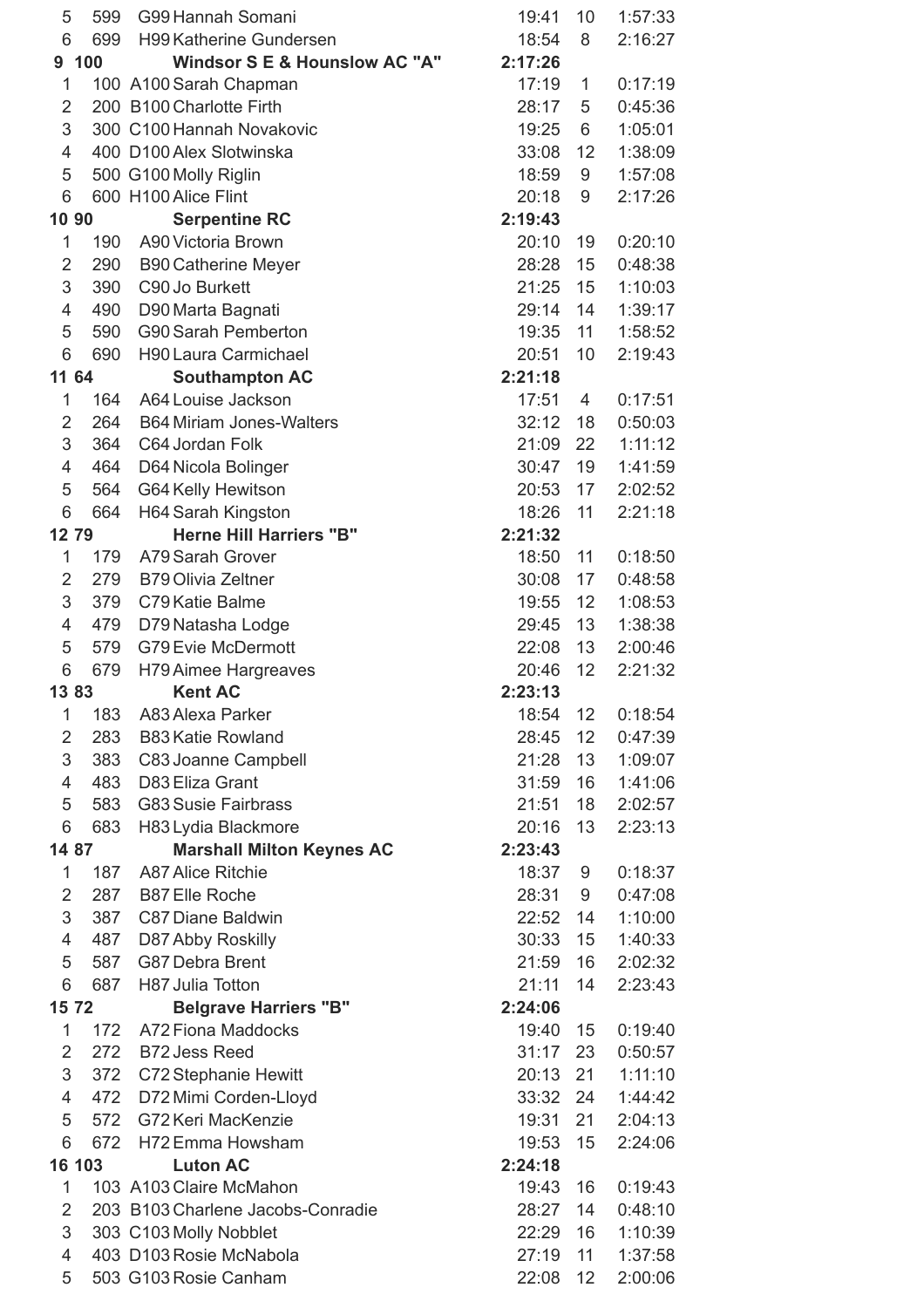| 6              |        | 603 H103 Jacqueline Jay           | 24:12   | 16 | 2:24:18 |
|----------------|--------|-----------------------------------|---------|----|---------|
| 17 77          |        | <b>Ealing Eagles Running Club</b> | 2:24:21 |    |         |
| 1              | 177    | A77 Jenny Bushell                 | 20:56   | 23 | 0:20:56 |
| $\overline{2}$ | 277    | <b>B77 Fiona Plain</b>            | 31:09   | 24 | 0:52:05 |
| 3              | 377    | C77 Charlotte Sheridan            | 18:56   | 17 | 1:11:01 |
| $\overline{4}$ | 477    | D77 Melissah Gibson               | 30:57   | 18 | 1:41:58 |
| 5              | 577    | <b>G77 Jennifer Watt</b>          | 21:26   | 19 | 2:03:24 |
| 6              | 677    | H77 Hayley Kandt                  | 20:57   | 17 | 2:24:21 |
|                | 18 102 | <b>Woodford Green w Essex L</b>   | 2:24:21 |    |         |
| 1              |        | 102 A102 Chloe Bradley            | 18:18   | 6  | 0:18:18 |
| $\overline{2}$ |        | 202 B102 Suzanne Phillips         | 31:51   | 19 | 0:50:09 |
| 3              |        | 302 C102 Rebecca Wilby            | 20:53   | 18 | 1:11:02 |
| $\overline{4}$ |        | 402 D102 Rachel Lund              | 32:20   | 21 | 1:43:22 |
| 5              |        | 502 G102 Louise Gilbert           | 21:14   | 22 | 2:04:36 |
| 6              |        | 602 H102 Alicia McArdell          | 19:45   | 18 | 2:24:21 |
| 1976           |        | <b>Colchester Harriers</b>        | 2:26:03 |    |         |
| 1              |        |                                   | 21:48   | 27 |         |
|                | 176    | A76 Stacey Eyers                  |         |    | 0:21:48 |
| $\overline{2}$ | 276    | <b>B76 Sarah Stradling</b>        | 20:20   | 2  | 0:42:08 |
| 3              | 376    | C76 Heidi Steele                  | 20:03   | 2  | 1:02:11 |
| 4              | 476    | D76 Aiko Henington                | 29:55   | 4  | 1:32:06 |
| 5              | 576    | G76 Denise Morley                 | 20:34   | 4  | 1:52:40 |
| 6              | 676    | H76 Rebecca Cooke                 | 33:23   | 19 | 2:26:03 |
| 2089           |        | <b>Reading AC</b>                 | 2:26:16 |    |         |
| 1              | 189    | A89 Hayleigh Wood                 | 21:01   | 24 | 0:21:01 |
| $\overline{2}$ | 289    | <b>B89 Sophie Crumly</b>          | 29:16   | 21 | 0:50:17 |
| 3              | 389    | <b>C89 Susan Francis</b>          | 20:48   | 19 | 1:11:05 |
| $\overline{4}$ | 489    | D89 Sarah Urwin-Mann              | 30:57   | 20 | 1:42:02 |
| 5              | 589    | <b>G89 Lucy Daniells</b>          | 21:22   | 20 | 2:03:24 |
| 6              | 689    | <b>H89 Claire Mills</b>           | 22:52   | 20 | 2:26:16 |
| 21 97          |        | <b>Tonbridge AC</b>               | 2:28:03 |    |         |
| 1              | 197    | <b>A97 Annabel Carter</b>         | 21:22   | 26 | 0:21:22 |
| $\overline{2}$ | 297    | <b>B97 Ellen Pitcairn-Knowles</b> | 33:20   | 29 | 0:54:42 |
| 3              | 397    | C97 Elle Baker                    | 17:48   | 23 | 1:12:30 |
| 4              | 497    | D97 Charlotte Richardson          | 31:36   | 23 | 1:44:06 |
| 5              | 597    | <b>G97 Lucy Pitcairn-Knowles</b>  | 21:54   | 23 | 2:06:00 |
| 6              | 697    | <b>H97 Alexandra Crockford</b>    | 22:03   | 21 | 2:28:03 |
| 22 98          |        | <b>Vale of Aylesbury AC</b>       | 2:33:08 |    |         |
| 1              | 198    | A98 Matilda Green                 | 21:08   | 25 | 0:21:08 |
| $\overline{2}$ | 298    | <b>B98 Sophie Delderfield</b>     | 29:04   | 20 | 0:50:12 |
| 3              | 398    | C98 Rosanna Iannone               | 20:55   | 20 | 1:11:07 |
| 4              | 498    | D98 Leonie Glasson                | 32:54   | 22 | 1:44:01 |
| 5              | 598    | <b>G98 Mandie Fickling</b>        | 25:21   | 24 | 2:09:22 |
| 6              | 698    | H98 Victoria Sheldon              | 23:46   | 22 | 2:33:08 |
| 23 65          |        | <b>St Albans Striders</b>         | 2:34:30 |    |         |
| 1              | 165    | A65 Lucy Waterlow                 | 20:21   | 21 | 0:20:21 |
| $\overline{2}$ | 265    | <b>B65 Jenny Maddocks</b>         | 31:55   | 25 | 0:52:16 |
| 3              | 365    | <b>C65 Caroline Bailes</b>        | 23:47   | 27 | 1:16:03 |
| 4              | 465    | D65 Fleur Harvey-Keenan           | 35:20   | 28 | 1:51:23 |
| 5              | 565    | G65 Catherine O'Connor            | 21:21   | 26 | 2:12:44 |
| 6              | 665    | H65 Naomi Baker                   | 21:46   | 23 | 2:34:30 |
| 24 91          |        | <b>South London Harriers "A"</b>  | 2:35:02 |    |         |
|                |        |                                   |         |    |         |
| 1              | 191    | A91 Ruth Hutton                   | 20:45   | 22 | 0:20:45 |
| 2              | 291    | B91 Amy Rollason                  | 32:39   | 27 | 0:53:24 |
| 3              | 391    | C91 Adele Boesinger               | 21:57   | 26 | 1:15:21 |
| 4              | 491    | D91 Clair Collin                  | 32:15   | 26 | 1:47:36 |
| 5              | 591    | G91 Anna Jenkinson                | 23:34   | 25 | 2:11:10 |
| 6              | 691    | H91 Patricia Howard               | 23:52   | 24 | 2:35:02 |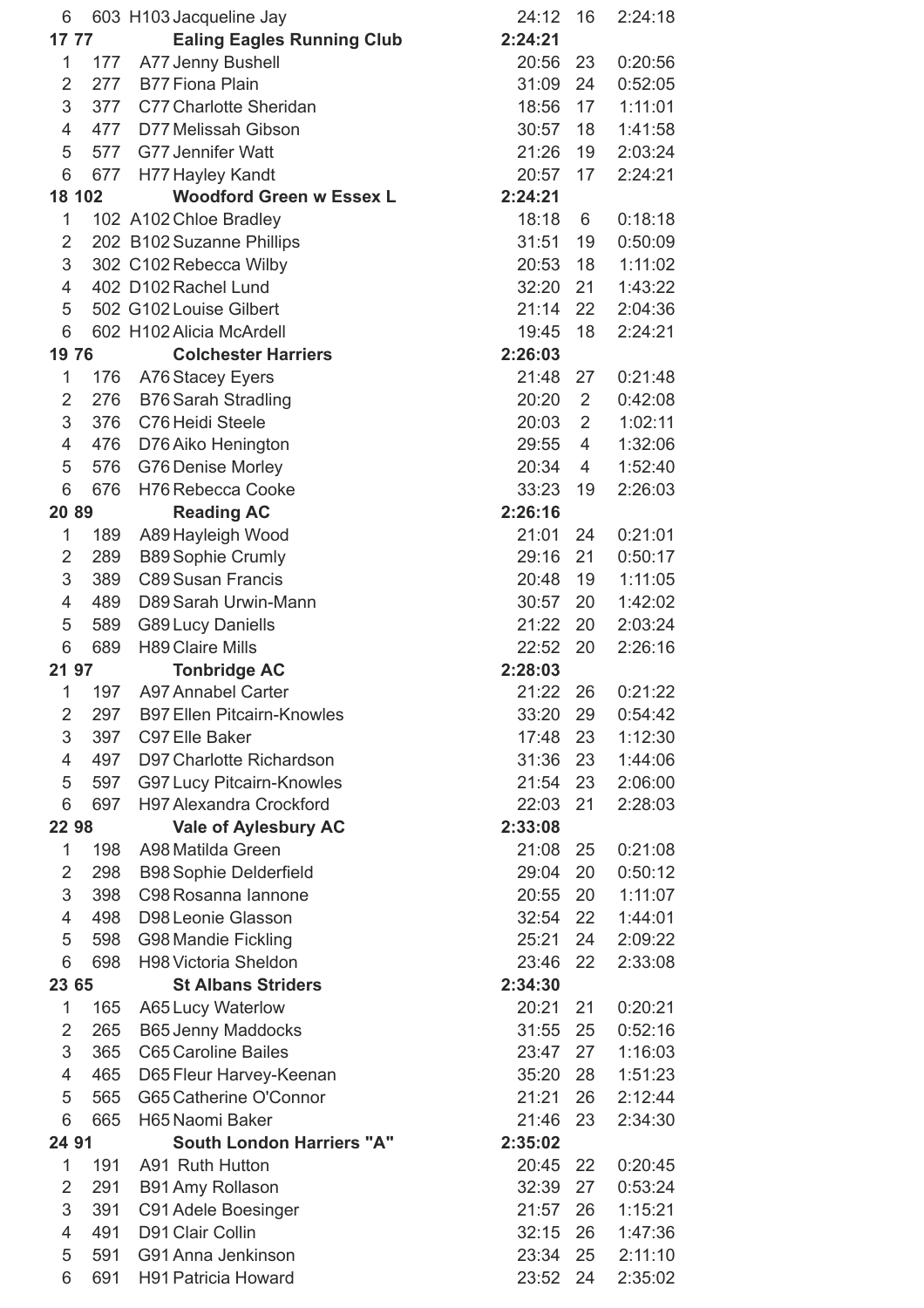| 25 88                 | <b>Oxford City AC</b>                      | 2:36:55 |                |         |
|-----------------------|--------------------------------------------|---------|----------------|---------|
| 1<br>188              | A88 Elisa Robbins                          | 22:01   | 28             | 0:22:01 |
| 2<br>288              | <b>B88 Lauren Hawtin</b>                   | 19:49   | $\mathbf{1}$   | 0:41:50 |
|                       |                                            |         |                |         |
| 3<br>388              | C88 Rebecca Bolton                         | 22:36   | $\overline{4}$ | 1:04:26 |
| 4<br>488              | <b>D88 Jessica Duckett</b>                 | 32:16   | 9              | 1:36:42 |
| 5<br>588              | G88 Gwyneth Hueter                         | 24:31   | 14             | 2:01:13 |
| 6<br>688              | H88 Jenny Milne                            | 35:42   | 25             | 2:36:55 |
| 26 84                 | <b>Leighton Buzzard AC</b>                 | 2:37:58 |                |         |
| $\mathbf{1}$<br>184   | A84 Kassia Gardner                         | 25:44   | 34             | 0:25:44 |
| 2<br>284              | <b>B84 Johanna Sharples</b>                | 29:53   | 31             | 0:55:37 |
| 3<br>384              | C84 Amy Farnfield                          | 21:02   | 28             | 1:16:39 |
| 484<br>4              | <b>D84 Elizabeth Peters</b>                | 34:38   | 27             | 1:51:17 |
| 5<br>584              | <b>G84 Fiona McLeish</b>                   | 23:54   | 27             | 2:15:11 |
| 6<br>684              | <b>H84 Jane Sauer</b>                      | 22:47   | 26             | 2:37:58 |
| 27 82                 | <b>Hillingdon AC</b>                       | 2:48:14 |                |         |
| $\mathbf{1}$<br>182   | A82 Pauline Smith                          | 24:34   | 33             | 0:24:34 |
| $\overline{2}$<br>282 | <b>B82 Hannah Wells</b>                    | 32:08   | 33             | 0:56:42 |
| 3<br>382              | C82 Zoe Dobbs                              | 22:39   | 30             | 1:19:21 |
| 482<br>4              | D82 Boo Smith                              | 38:22   | 30             | 1:57:43 |
| 5<br>582              | G82 Karen O'Rourke                         | 23:17   | 29             | 2:21:00 |
| 6<br>682              | H82 Christina Benjamen                     | 27:14   | 27             | 2:48:14 |
|                       | <b>Incomplete teams</b>                    |         |                |         |
| 67                    | <b>Aldershot Farnham and District "B"*</b> |         |                |         |
| 167<br>$\mathbf 1$    | A67 Katie Standen                          | 22:36   | 29             | 0:22:36 |
| $\overline{2}$<br>267 | <b>B67 Megan Newton</b>                    | 32:38   | 30             | 0:55:14 |
| 68                    | Arena 80 AC "A"*                           |         |                |         |
| 1<br>168              | A68 Jenny Hughes                           | 22:51   | 30             | 0:22:51 |
| $\overline{2}$<br>268 | <b>B68 Helena Rooney</b>                   | 31:15   | 28             | 0:54:06 |
| 70                    | <b>Barnet &amp; District AC</b>            |         |                |         |
| 170                   |                                            |         | 32             |         |
| 1                     | A70 Jenny Johns                            | 24:09   |                | 0:24:09 |
| $\overline{2}$<br>270 | <b>B70 Nina Atherton</b>                   | 31:43   | 32             | 0:55:52 |
| 3<br>370              | C70 Charlotte Kennedy                      | 21:42   | 29             | 1:17:34 |
| 4<br>470              | D70 Danielle Stapleton                     | 36:10   | 29             | 1:53:44 |
| 5<br>570              | G70 Helen Hoyle                            | 23:28   | 28             | 2:17:12 |
| 73                    | <b>Belgrave Harriers "C"</b>               |         |                |         |
| $\mathbf{1}$<br>173   | A73 Jurgita Levertavicuite                 | 20:20   | 20             | 0:20:20 |
| $\overline{2}$<br>273 | <b>B73 Lizzie Goldie-Scot</b>              | 32:41   | 26             | 0:53:01 |
| 3<br>373              | C73 Josephine Rhodes                       | 20:43   | 25             | 1:13:44 |
| 473<br>4              | D73 Katie-Ellen French                     | 31:31   | 25             | 1:45:15 |
| 59                    | Cambridge & Coleridge AC "B"*              |         |                |         |
| $\mathbf{1}$<br>159   | <b>A59 Lucy Dowsett</b>                    | 18:06   | 5              | 0:18:06 |
| 2<br>259              | <b>B59 Rebecca Frake</b>                   | 32:25   | 22             | 0:50:31 |
| 3<br>359              | C59 Siobhan Skinner                        | 22:07   | 24             | 1:12:38 |
| 4<br>459              | D59 Justine Anthony                        | 29:12   | 17             | 1:41:50 |
| 5<br>559              | G59 Emma Etheridge                         | 20:12   | 15             | 2:02:02 |
| 75                    | City of Norwich AC*                        |         |                |         |
| $\mathbf 1$<br>175    | A75 Millie Solway                          | 18:44   | 10             | 0:18:44 |
| 2<br>275              | B75 Iona Lake                              | 27:20   | 6              | 0:46:04 |
| 95                    | <b>Thames Valley Harriers "B"*</b>         |         |                |         |
| $\mathbf{1}$<br>195   | A95 Ana da Silva                           | 23:26   | 31             | 0:23:26 |
| 2<br>295              | <b>B95 Rosie Vallance</b>                  | 34:17   | 34             | 0:57:43 |
| 3<br>395              | C95 Maryna Voloshyna                       | 24:40   | 31             | 1:22:23 |
| 4<br>495              | D95 Siana Jones                            | 35:47   | 31             | 1:58:10 |
| 5<br>595              | <b>G95 Annabel Cattermole</b>              | 24:08   | 30             | 2:22:18 |
|                       |                                            |         |                |         |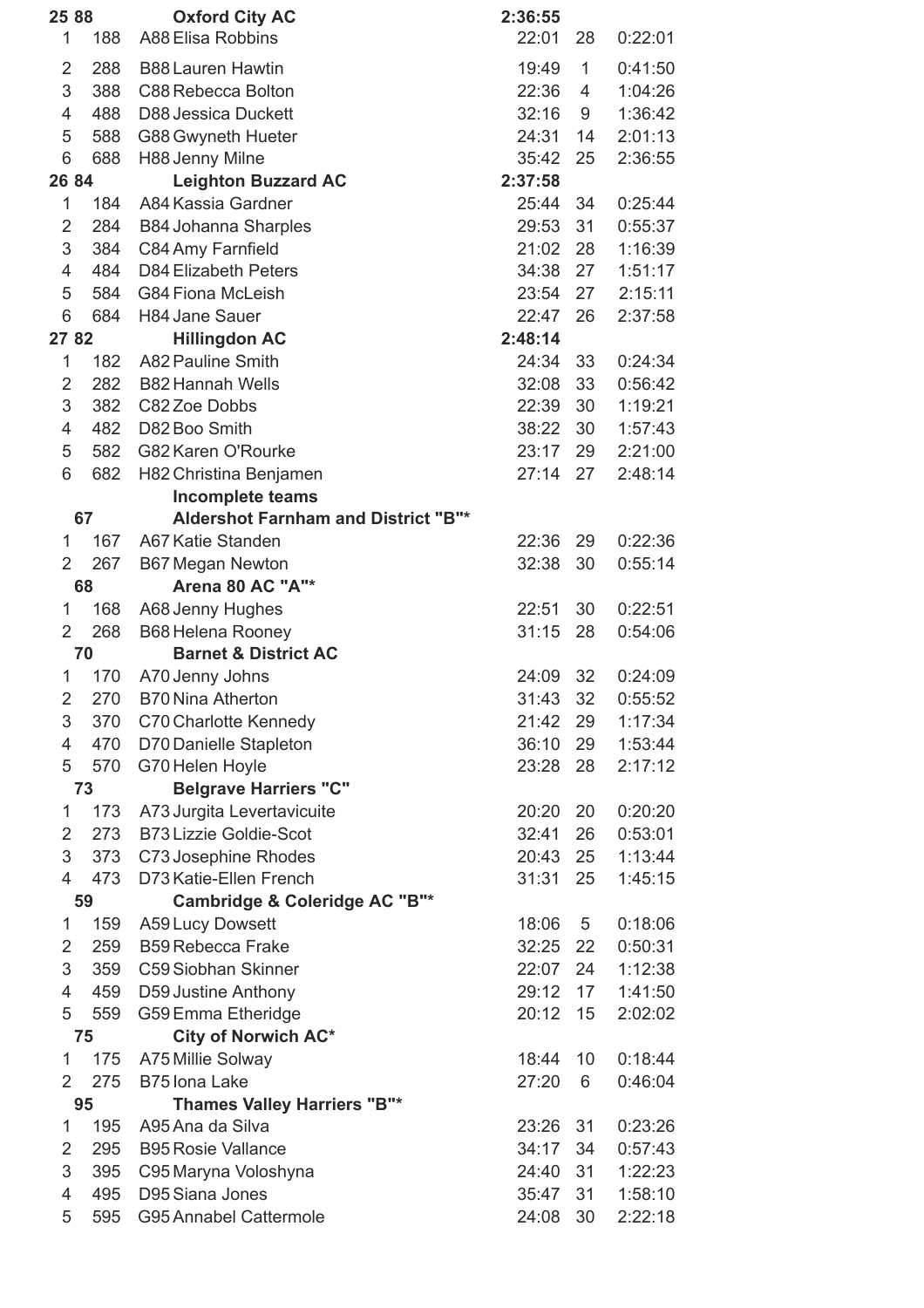# **SEAA Women's 6-stage Milton Keynes**

### **Long: 7664m Road Relay Championships 24 March 2019 Fastest times**

| Pos'n No.      | Name                                 | Team                                  | Time Leg |                         |
|----------------|--------------------------------------|---------------------------------------|----------|-------------------------|
| 1              | <b>B96 Tracy Barlow</b>              | Thames Valley Harriers "A"            | 26:58    | 2                       |
| $\overline{2}$ | <b>D96 Heather Timmins</b>           | Thames Valley Harriers "A"            | 27:02    | $\overline{4}$          |
| 3              | D78 Stacey Ward                      | Herne Hill Harriers "A"               | 27:14    | $\overline{4}$          |
| 4              | <b>B80 Hannah Viner</b>              | Highgate Harriers "A"                 | 27:16    | $\overline{2}$          |
| 5              | D103 Rosie McNabola                  | Luton AC                              | 27:19    | $\overline{\mathbf{4}}$ |
| 6              | <b>B75 lona Lake</b>                 | City of Norwich AC*                   | 27:20    | $\overline{2}$          |
| $\overline{7}$ | <b>B78 Georgie Grgec</b>             | Herne Hill Harriers "A"               | 27:23    | $\overline{2}$          |
| 8              | <b>B74 Charlotte Christensen</b>     | Cambridge & Coleridge AC "A"          | 27:33    | $\overline{2}$          |
| 9              | D74 Victoria Knight                  | Cambridge & Coleridge AC "A"          | 27:51    | $\overline{4}$          |
| 10             | <b>B66 Emily Wicks</b>               | <b>Aldershot Farnham and District</b> | 28:12    | $\overline{2}$          |
| 11             | <b>B100 Charlotte Firth</b>          | Windsor S E & Hounslow AC "           | 28:17    | $\overline{2}$          |
| 12             | D71 Jane Vongvorachoti               | <b>Belgrave Harriers "A"</b>          | 28:26    | $\overline{4}$          |
| 13             | B103 Charlene Jacobs-ConradiLuton AC |                                       | 28:27    | $\sqrt{2}$              |
| 14             | <b>B90 Catherine Meyer</b>           | Serpentine RC                         | 28:28    | $\overline{2}$          |
| 15             | <b>B87 Elle Roche</b>                | Marshall Milton Keynes AC             | 28:31    | $\overline{2}$          |
| 16             | <b>B99 Rachel Thomas</b>             | Victoria Park H & Tower H AC          | 28:38    | $\overline{2}$          |
| 17             | <b>B85 Josie Hinton</b>              | London Heathside AC "A"               | 28:40    | $\overline{2}$          |
| 18             | D66 Bryony Proctor                   | <b>Aldershot Farnham and District</b> | 28:43    | $\overline{4}$          |
| 19             | <b>B83 Katie Rowland</b>             | Kent AC                               | 28:45    | $\sqrt{2}$              |
| 20             | G85 Rebecca Piggott                  | London Heathside AC "A"               | 29:01    | 5                       |
| 21             | <b>B98 Sophie Delderfield</b>        | Vale of Aylesbury AC                  | 29:04    | $\overline{2}$          |
| 22             | D59 Justine Anthony                  | Cambridge & Coleridge AC "B"*         | 29:12    | $\overline{4}$          |
| 23             | D80 Megan Wilson                     | Highgate Harriers "A"                 | 29:14    | $\overline{4}$          |
| 24             | D90 Marta Bagnati                    | Serpentine RC                         | 29:14    | $\overline{4}$          |
| 25             | <b>B89 Sophie Crumly</b>             | Reading AC                            | 29:16    | $\sqrt{2}$              |
| 26             | <b>B71 Samantha Amend</b>            | <b>Belgrave Harriers "A"</b>          | 29:40    | $\overline{2}$          |
| 27             | D79 Natasha Lodge                    | Herne Hill Harriers "B"               | 29:45    | $\overline{4}$          |
| 28             | <b>B84 Johanna Sharples</b>          | Leighton Buzzard AC                   | 29:53    | $\overline{2}$          |
| 29             | D76 Aiko Henington                   | <b>Colchester Harriers</b>            | 29:55    | $\overline{4}$          |
| 30             | <b>B79 Olivia Zeltner</b>            | Herne Hill Harriers "B"               | 30:08    | $\overline{2}$          |
| 31             | D99 Martha Lloyd                     | Victoria Park H & Tower H AC          | 30:28    | 4                       |
| 32             | D87 Abby Roskilly                    | Marshall Milton Keynes AC             | 30:33    | 4                       |
| 33             | D64 Nicola Bolinger                  | Southampton AC                        | 30:47    | 4                       |
| 34             | D77 Melissah Gibson                  | Ealing Eagles Running Club            | 30:57    | 4                       |
| 35             | D89 Sarah Urwin-Mann                 | Reading AC                            | 30:57    | 4                       |
| 36             | <b>B77 Fiona Plain</b>               | <b>Ealing Eagles Running Club</b>     | 31:09    | $\overline{\mathbf{c}}$ |
| 37             | <b>B68 Helena Rooney</b>             | Arena 80 AC "A"*                      | 31:15    | $\overline{2}$          |
| 38             | <b>B72 Jess Reed</b>                 | <b>Belgrave Harriers "B"</b>          | 31:17    | $\overline{2}$          |
| 39             | D73 Katie-Ellen French               | Belgrave Harriers "C"                 | 31:31    | $\overline{4}$          |
| 40             | D97 Charlotte Richardson             | Tonbridge AC                          | 31:36    | 4                       |
| 41             | <b>B70 Nina Atherton</b>             | <b>Barnet &amp; District AC</b>       | 31:43    | $\overline{2}$          |
| 42             | <b>B102 Suzanne Phillips</b>         | Woodford Green w Essex L              | 31:51    | $\overline{2}$          |
| 43             | <b>B65 Jenny Maddocks</b>            | <b>St Albans Striders</b>             | 31:55    | $\sqrt{2}$              |
| 44             | D83 Eliza Grant                      | Kent AC                               | 31:59    | $\overline{4}$          |
| 45             | <b>B82 Hannah Wells</b>              | Hillingdon AC                         | 32:08    | $\overline{2}$          |
| 46             | <b>B64 Miriam Jones-Walters</b>      | Southampton AC                        | 32:12    | $\overline{2}$          |
| 47             | D91 Clair Collin                     | South London Harriers "A"             | 32:15    | $\overline{4}$          |
| 48             | D88 Jessica Duckett                  | Oxford City AC                        | 32:16    | $\overline{4}$          |
| 49             | D102 Rachel Lund                     | Woodford Green w Essex L              | 32:20    | $\overline{4}$          |
| 50             | <b>B59 Rebecca Frake</b>             | Cambridge & Coleridge AC "B"*         | 32:25    | $\overline{c}$          |
| 51             | <b>B67 Megan Newton</b>              | <b>Aldershot Farnham and District</b> | 32:38    | $\sqrt{2}$              |
| 52             | <b>B91 Amy Rollason</b>              | South London Harriers "A"             | 32:39    | $\overline{2}$          |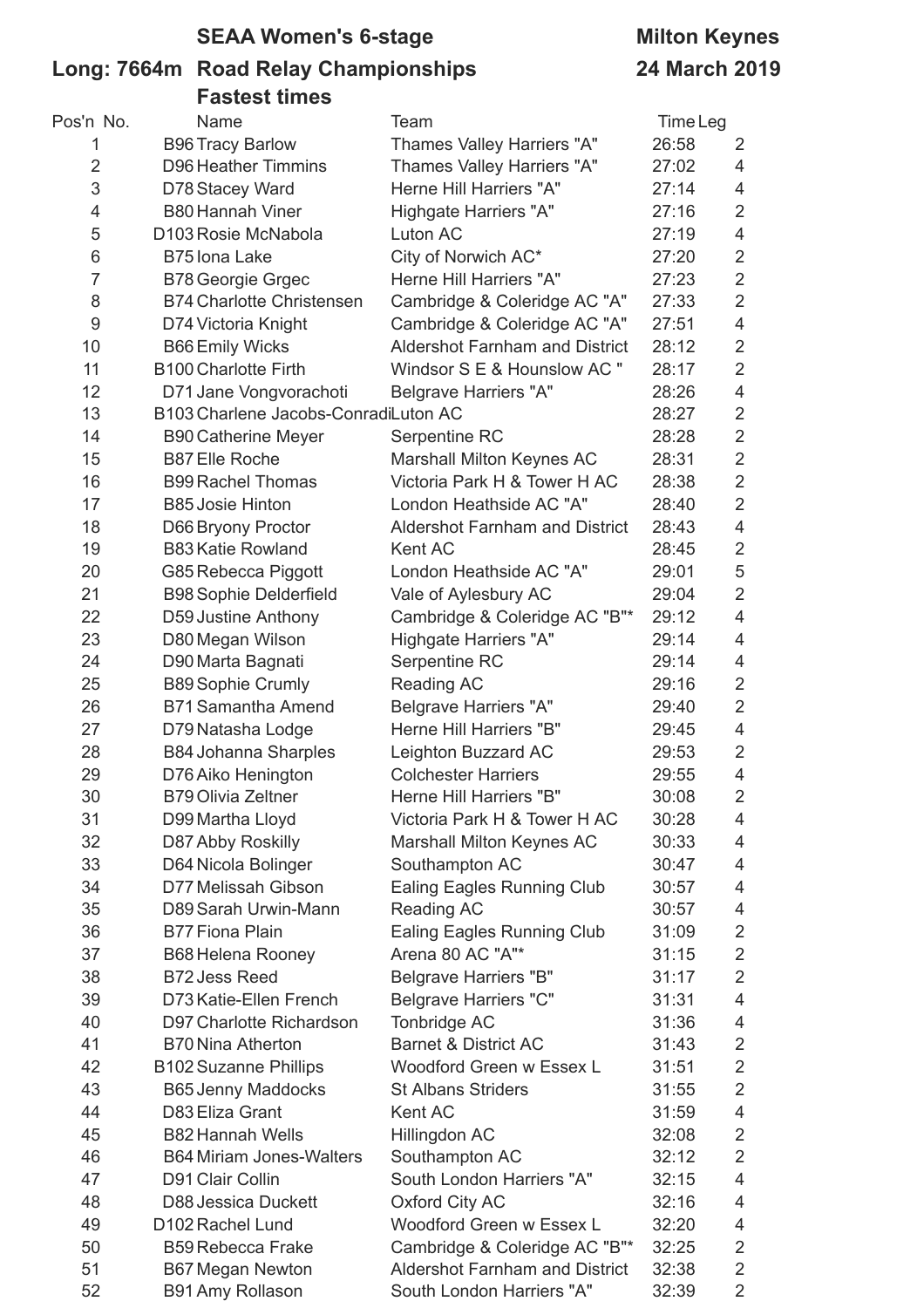| 53     | <b>B73 Lizzie Goldie-Scot</b>     | <b>Belgrave Harriers "C"</b>    | 32:41 | $\overline{2}$ |
|--------|-----------------------------------|---------------------------------|-------|----------------|
| 54     | D98 Leonie Glasson                | Vale of Aylesbury AC            | 32:54 | $\overline{4}$ |
| 55     | D100 Alex Slotwinska              | Windsor S E & Hounslow AC "     | 33:08 | 4              |
| 56     | <b>B97 Ellen Pitcairn-Knowles</b> | Tonbridge AC                    | 33:20 | $\overline{2}$ |
| 57     | H76 Rebecca Cooke                 | <b>Colchester Harriers</b>      | 33:23 | 6              |
| 58     | D72 Mimi Corden-Lloyd             | Belgrave Harriers "B"           | 33:32 | 4              |
| 59     | <b>B95 Rosie Vallance</b>         | Thames Valley Harriers "B"*     | 34:17 | 2              |
| 60     | D84 Elizabeth Peters              | Leighton Buzzard AC             | 34:38 | 4              |
| 61     | D65 Fleur Harvey-Keenan           | <b>St Albans Striders</b>       | 35:20 | $\overline{4}$ |
| 62     | H88 Jenny Milne                   | Oxford City AC                  | 35:42 | 6              |
| 63     | D95 Siana Jones                   | Thames Valley Harriers "B"*     | 35:47 | 4              |
| 64     | D70 Danielle Stapleton            | <b>Barnet &amp; District AC</b> | 36:10 | $\overline{4}$ |
| 65 D82 | <b>Boo Smith</b>                  | Hillingdon AC                   | 38:22 | 4              |
|        |                                   |                                 |       |                |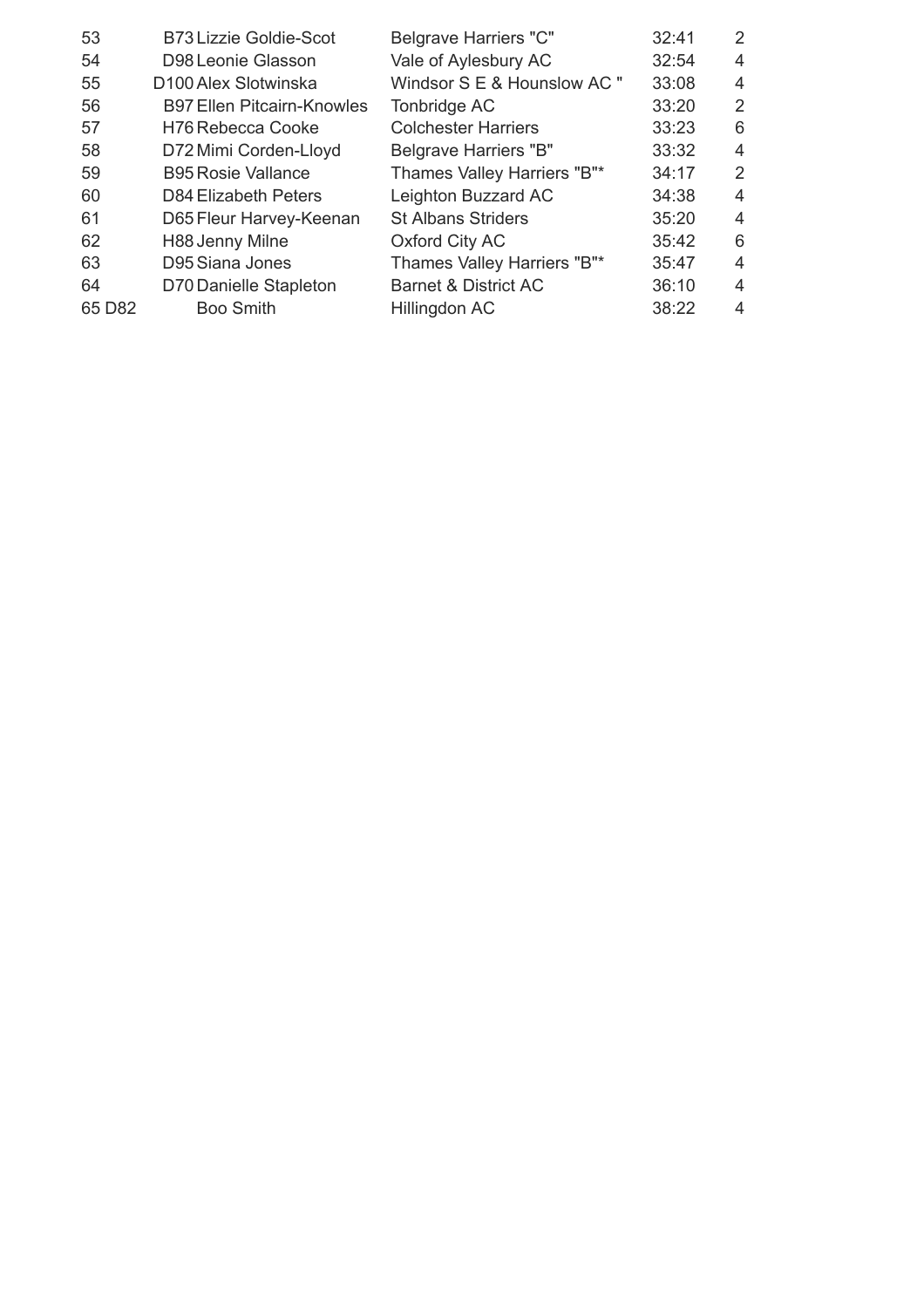### **SEAA Women's 6-stage Milton Keynes Short: 5053m Road Relay Championships 24 March 2019 Fastest times**

| Pos'n | <b>Name</b>                | Team                               | Time Leg |                           |
|-------|----------------------------|------------------------------------|----------|---------------------------|
|       | 1 C78 Katie Snowden        | Herne Hill Harriers "A"            | 16:48    | 3                         |
|       | 2A100 Sarah Chapman        | Windsor S E & Hounslow AC "A"      | 17:19    | 1                         |
|       | 3 A74 Holly Archer         | Cambridge & Coleridge AC "A"       | 17:25    | 1                         |
|       | 4 A78 Olivia Stillman      | Herne Hill Harriers "A"            | 17:43    | $\mathbf 1$               |
|       | 5 C97 Elle Baker           | Tonbridge AC                       | 17:48    | 3                         |
| 6     | A64 Louise Jackson         | Southampton AC                     | 17:51    | $\mathbf{1}$              |
|       | 7 A59 Lucy Dowsett         | Cambridge & Coleridge AC "B"*      | 18:06    | $\mathbf 1$               |
|       | 8 C66 Niamh Brown          | Aldershot Farnham and District "A" | 18:09    | $\sqrt{3}$                |
|       | 9 H85 Rosa Serafini        | London Heathside AC "A"            | 18:09    | $\,6$                     |
|       | 10A102 Chloe Bradley       | Woodford Green w Essex L           | 18:18    | 1                         |
|       | 11 G71 Georgie Fenn        | <b>Belgrave Harriers "A"</b>       | 18:26    | 5                         |
|       | 12 H64 Sarah Kingston      | Southampton AC                     | 18:26    | 6                         |
|       | 13 G74 Zoe MacDonald       | Cambridge & Coleridge AC "A"       | 18:30    | 5                         |
|       | 14 D85 Olivia Desborough   | London Heathside AC "A"            | 18:31    | $\overline{4}$            |
|       | 15 A85 Kelly Thorneycroft  | London Heathside AC "A"            | 18:34    | $\mathbf{1}$              |
|       | 16 A66 Katriona Brown      | Aldershot Farnham and District "A" | 18:36    | $\mathbf 1$               |
|       | 17 A87 Alice Ritchie       | Marshall Milton Keynes AC          | 18:37    | $\mathbf{1}$              |
|       | 18 C74 Becky Hair          | Cambridge & Coleridge AC "A"       | 18:41    | $\ensuremath{\mathsf{3}}$ |
|       | 19 A75 Millie Solway       | City of Norwich AC*                | 18:44    | $\mathbf{1}$              |
|       | 20 G78 Ella Newton         | Herne Hill Harriers "A"            | 18:44    | 5                         |
|       | 21 H78 Fiona de Mauny      | Herne Hill Harriers "A"            | 18:45    | 6                         |
|       | 22 C96 Kirsty Addy         | Thames Valley Harriers "A"         | 18:50    | $\mathsf 3$               |
|       | 23 A79 Sarah Grover        | Herne Hill Harriers "B"            | 18:50    | 1                         |
|       | 24 H66 Katie Hughes        | Aldershot Farnham and District "A" | 18:52    | 6                         |
|       | 25 G96 Lisa da Silva       | Thames Valley Harriers "A"         | 18:53    | 5                         |
|       | 26 H99 Katherine Gundersen | Victoria Park H & Tower H AC       | 18:54    | 6                         |
|       | 27 A83 Alexa Parker        | Kent AC                            | 18:54    | 1                         |
|       | 28 H96 Katie Knowles       | <b>Thames Valley Harriers "A"</b>  | 18:56    | 6                         |
|       | 29 C85 Catrin Tyler        | London Heathside AC "A"            | 18:56    | 3                         |
|       | 30 C77 Charlotte Sheridan  | <b>Ealing Eagles Running Club</b>  | 18:56    | 3                         |
|       | 31 G100Molly Riglin        | Windsor S E & Hounslow AC "A"      | 18:59    | 5                         |
|       | 32 C80 Emma Burgess        | Highgate Harriers "A"              | 19:01    | 3                         |
|       | 33 H74 Fiona Hughes        | Cambridge & Coleridge AC "A"       | 19:04    | 6                         |
|       | 34 C71 Rachel Brown        | <b>Belgrave Harriers "A"</b>       | 19:08    | $\sqrt{3}$                |
|       | 35 A71 Alice Reed          | <b>Belgrave Harriers "A"</b>       | 19:11    | $\mathbf{1}$              |
|       | 36 G66 Sally Ratcliffe     | Aldershot Farnham and District "A" | 19:13    | 5                         |
|       | 37 A99 Mandy Dohren        | Victoria Park H & Tower H AC       | 19:15    | $\mathbf{1}$              |
|       | 38 C100 Hannah Novakovic   | Windsor S E & Hounslow AC "A"      | 19:25    | 3                         |
|       | 39 C99 Jo Hall             | Victoria Park H & Tower H AC       | 19:31    | $\ensuremath{\mathsf{3}}$ |
|       | 40 G72 Keri MacKenzie      | <b>Belgrave Harriers "B"</b>       | 19:31    | $\sqrt{5}$                |
|       | 41 G90 Sarah Pemberton     | Serpentine RC                      | 19:35    | 5                         |
|       | 42 A72 Fiona Maddocks      | <b>Belgrave Harriers "B"</b>       | 19:40    | $\mathbf{1}$              |
|       | 43 G99 Hannah Somani       | Victoria Park H & Tower H AC       | 19:41    | 5                         |
|       | 44 A103 Claire McMahon     | Luton AC                           | 19:43    | $\mathbf{1}$              |
|       | 45 H102 Alicia McArdell    | Woodford Green w Essex L           | 19:45    |                           |
|       | 46 B88 Lauren Hawtin       |                                    |          | 6                         |
|       |                            | <b>Oxford City AC</b>              | 19:49    | $\overline{2}$            |
|       | 47 H72 Emma Howsham        | <b>Belgrave Harriers "B"</b>       | 19:53    | 6                         |
|       | 48 C79 Katie Balme         | Herne Hill Harriers "B"            | 19:55    | $\ensuremath{\mathsf{3}}$ |
|       | 49 G80 Kani Hinshelwood    | Highgate Harriers "A"              | 19:56    | 5                         |
|       | 50 A96 Amelia Casey        | Thames Valley Harriers "A"         | 20:01    | $\mathbf{1}$              |
|       | 51 C76 Heidi Steele        | <b>Colchester Harriers</b>         | 20:03    | $\sqrt{3}$                |
|       | 52 A80 Sarah Bailey        | Highgate Harriers "A"              | 20:09    | 1                         |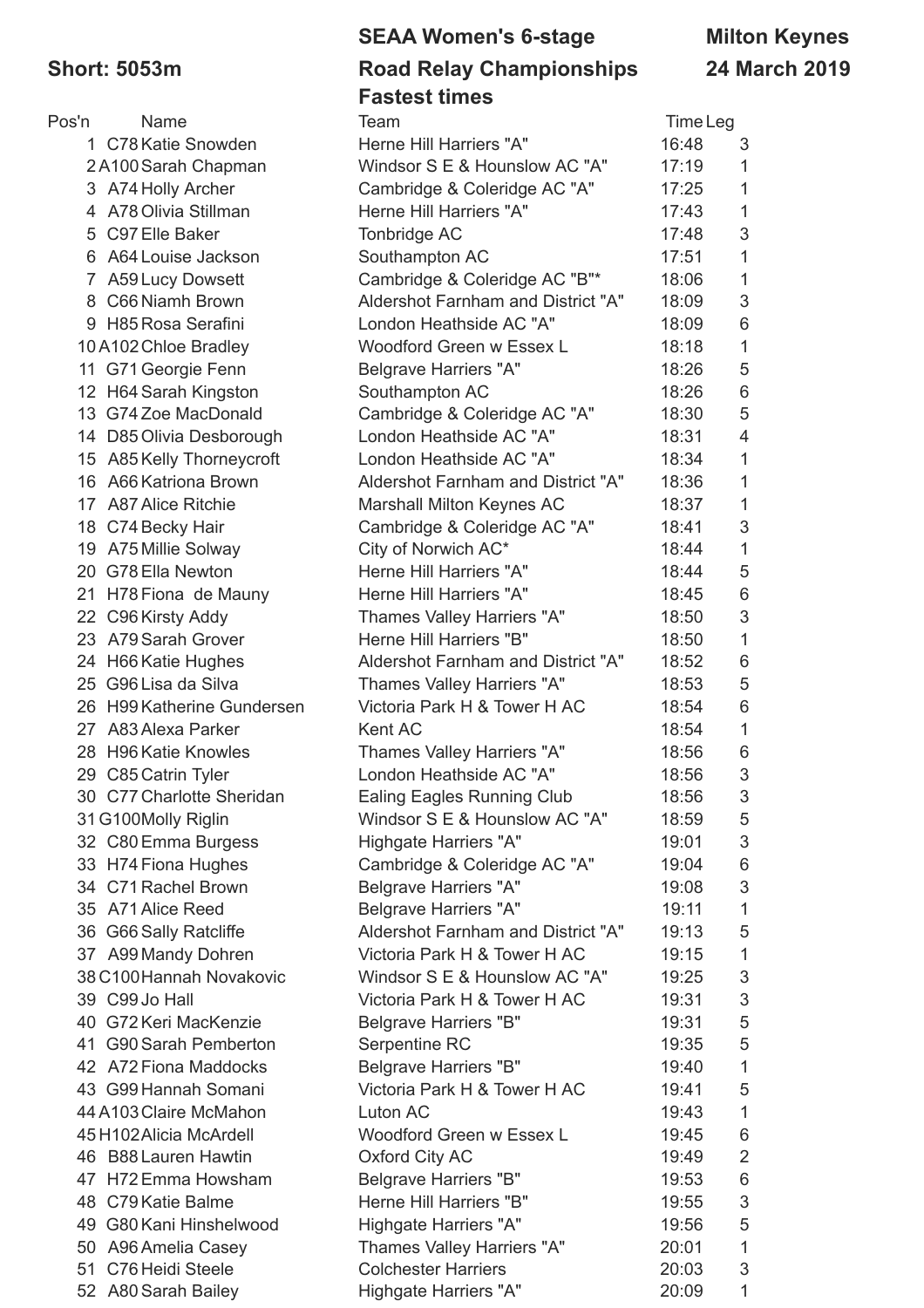|    | 53 A90 Victoria Brown                                  | Serpentine RC                                 | 20:10 | $\mathbf{1}$    |
|----|--------------------------------------------------------|-----------------------------------------------|-------|-----------------|
|    | 54 G59 Emma Etheridge                                  | Cambridge & Coleridge AC "B"*                 | 20:12 | 5               |
|    | 55 C72 Stephanie Hewitt                                | <b>Belgrave Harriers "B"</b>                  | 20:13 | 3               |
|    | 56 H83 Lydia Blackmore                                 | Kent AC                                       | 20:16 | 6               |
|    | 57 H100 Alice Flint                                    | Windsor S E & Hounslow AC "A"                 | 20:18 | 6               |
|    | 58 B76 Sarah Stradling                                 | <b>Colchester Harriers</b>                    | 20:20 | $\overline{2}$  |
|    | 59 A73 Jurgita Levertavicuite                          | <b>Belgrave Harriers "C"</b>                  | 20:20 | $\mathbf{1}$    |
| 60 | <b>H80 Heloise Gaspard</b>                             | Highgate Harriers "A"                         | 20:20 | 6               |
| 61 | <b>A65 Lucy Waterlow</b>                               | <b>St Albans Striders</b>                     | 20:21 | $\mathbf{1}$    |
|    | 62 G76 Denise Morley                                   | <b>Colchester Harriers</b>                    | 20:34 | 5               |
|    | 63 C73 Josephine Rhodes                                | <b>Belgrave Harriers "C"</b>                  | 20:43 | 3               |
|    | 64 A91 Ruth Hutton                                     | South London Harriers "A"                     | 20:45 | $\mathbf{1}$    |
|    | 65 H79 Aimee Hargreaves                                | Herne Hill Harriers "B"                       | 20:46 | 6               |
|    | 66 C89 Susan Francis                                   | Reading AC                                    | 20:48 | 3               |
|    | 67 H71 Mhairi Hall                                     | <b>Belgrave Harriers "A"</b>                  | 20:49 | 6               |
|    | 68 H90 Laura Carmichael                                | Serpentine RC                                 | 20:51 | $6\phantom{1}6$ |
|    | 69 G64 Kelly Hewitson                                  | Southampton AC                                | 20:53 | 5               |
|    | 70 C102 Rebecca Wilby                                  | Woodford Green w Essex L                      | 20:53 | 3               |
|    | 71 C98 Rosanna lannone                                 | Vale of Aylesbury AC                          | 20:55 | 3               |
|    | 72 A77 Jenny Bushell                                   | <b>Ealing Eagles Running Club</b>             | 20:56 | $\mathbf{1}$    |
|    | 73 H77 Hayley Kandt                                    | <b>Ealing Eagles Running Club</b>             | 20:57 | 6               |
|    | 74 A89 Hayleigh Wood                                   | Reading AC                                    | 21:01 | $\mathbf{1}$    |
|    | 75 C84 Amy Farnfield                                   | Leighton Buzzard AC                           | 21:02 | 3               |
|    | 76 A98 Matilda Green                                   | Vale of Aylesbury AC                          | 21:08 | $\mathbf{1}$    |
|    | 77 C64 Jordan Folk                                     | Southampton AC                                | 21:09 | 3               |
|    | 78 H87 Julia Totton                                    | Marshall Milton Keynes AC                     | 21:11 | 6               |
|    | 79 G102Louise Gilbert                                  | Woodford Green w Essex L                      | 21:14 | 5               |
|    | 80 G65 Catherine O'Connor                              | <b>St Albans Striders</b>                     | 21:21 | 5               |
|    | 81 G89 Lucy Daniells                                   | <b>Reading AC</b>                             | 21:22 | 5               |
|    | 82 A97 Annabel Carter                                  | Tonbridge AC                                  | 21:22 | $\mathbf{1}$    |
|    | 83 C90 Jo Burkett                                      | Serpentine RC                                 | 21:25 | 3               |
|    | 84 G77 Jennifer Watt                                   | <b>Ealing Eagles Running Club</b>             | 21:26 | 5               |
|    | 85 C83 Joanne Campbell                                 | Kent AC                                       | 21:28 | 3               |
|    | 86 C70 Charlotte Kennedy                               | <b>Barnet &amp; District AC</b>               | 21:42 | 3               |
|    | 87 H65 Naomi Baker                                     | <b>St Albans Striders</b>                     | 21:46 | 6               |
|    | 88 A76 Stacey Eyers                                    | <b>Colchester Harriers</b>                    | 21:48 | $\mathbf 1$     |
|    | 89 G83 Susie Fairbrass                                 | Kent AC                                       | 21:51 | 5               |
|    |                                                        | Tonbridge AC                                  | 21:54 | 5               |
|    | 90 G97 Lucy Pitcairn-Knowles<br>91 C91 Adele Boesinger | South London Harriers "A"                     | 21:57 | 3               |
|    | 92 G87 Debra Brent                                     |                                               | 21:59 | 5               |
|    | 93 A88 Elisa Robbins                                   | Marshall Milton Keynes AC<br>Oxford City AC   | 22:01 | $\mathbf{1}$    |
|    | 94 H97 Alexandra Crockford                             |                                               | 22:03 |                 |
|    | 95 C59 Siobhan Skinner                                 | Tonbridge AC<br>Cambridge & Coleridge AC "B"* | 22:07 | 6<br>$\sqrt{3}$ |
|    |                                                        | Herne Hill Harriers "B"                       |       |                 |
|    | 96 G79 Evie McDermott                                  |                                               | 22:08 | 5               |
|    | 97 G103 Rosie Canham                                   | Luton AC                                      | 22:08 | 5               |
|    | 98 C103 Molly Nobblet                                  | Luton AC                                      | 22:29 | 3               |
|    | 99 A67 Katie Standen                                   | Aldershot Farnham and District "B"*           | 22:36 | $\mathbf{1}$    |
|    | 100 C88 Rebecca Bolton                                 | <b>Oxford City AC</b>                         | 22:36 | $\sqrt{3}$      |
|    | 101 C82 Zoe Dobbs                                      | Hillingdon AC                                 | 22:39 | $\mathfrak{S}$  |
|    | 102 H84 Jane Sauer                                     | Leighton Buzzard AC                           | 22:47 | 6               |
|    | 103 A68 Jenny Hughes                                   | Arena 80 AC "A"*                              | 22:51 | $\mathbf{1}$    |
|    | 104 C87 Diane Baldwin                                  | Marshall Milton Keynes AC                     | 22:52 | $\mathfrak{S}$  |
|    | 105 H89 Claire Mills                                   | Reading AC                                    | 22:52 | 6               |
|    | 106 G82 Karen O'Rourke                                 | Hillingdon AC                                 | 23:17 | 5               |
|    | 107 A95 Ana da Silva                                   | Thames Valley Harriers "B"*                   | 23:26 | $\mathbf 1$     |
|    | 108 G70 Helen Hoyle                                    | <b>Barnet &amp; District AC</b>               | 23:28 | 5               |